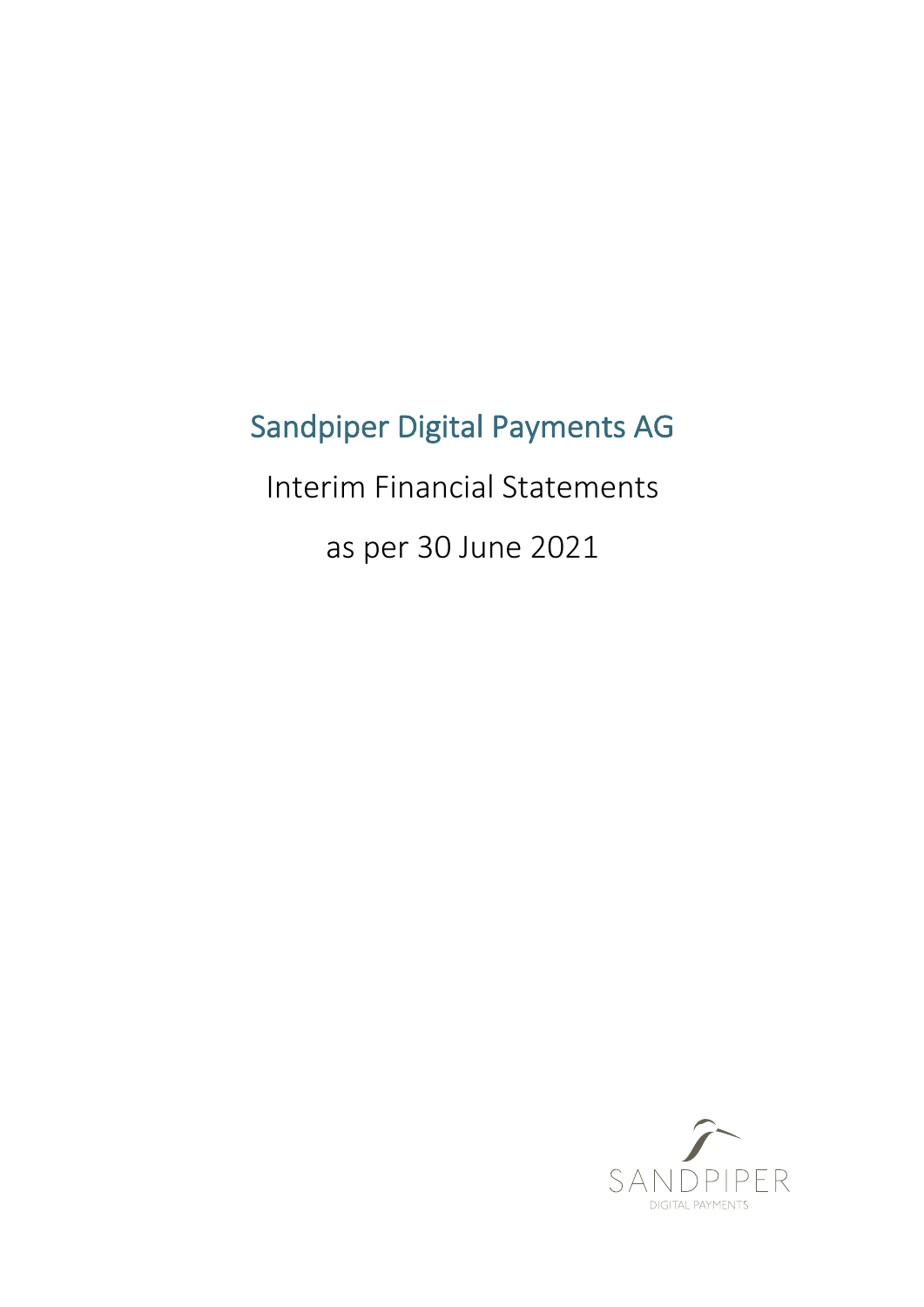

# Financial review

# Environment

Sandpiper Digital Payments AG ("Group", "SDP" or "SANDPIPER"), www. sandpiper.ch, is a stock-listed technology holding company based in St. Gallen, Switzerland. SANDPIPER focused on the consolidation of the fragmented payment landscape in Europe in the area of digital payments, access control and identity management. Sandpiper Digital Payments AG's shares are listed on Berne Stock Exchange (BX Swiss).

SANDPIPER was a multi-application platform provider enabling mobile commerce, proximity marketing and loyalty, as well as digital payments based on strong digital security services and technologies. The platform combined easyto-use hard- and software, apps and management solutions for universities, libraries, events, festivals, municipalities, fleet, transport and mobile network operators. After the disposal of InterCard AG Informationssysteme, SANDPIPER focuses on:

- Software engineering
- Security consulting
- Security products.

SANDPIPER's security consulting covers the identification, assessment and remediation of corporate IT risks, weaknesses and vulnerabilities. Further SANDPIPER resells and integrates own products as well as security solutions of established vendors.

# Business year

The Annual General Meeting decided on 25 June 2021 to drastically reduce the company's debt by offsetting with InterCard AG Informationssysteme shares. The resolution was implemented immediately. The offset with InterCard AG Informationssysteme shares led to the deconsolidation as of 30 June 2021. The disposal of InterCard AG Informationssysteme led to an income of net EUR 0.6 million.

After the disposal of InterCard AG Informationssysteme, only the subsidiaries Ergonomics AG and e24 AG remain in the scope of consolidation. The balance sheet total of the SANDPIPER Group is therefore significantly reduced from EUR 15.4 million to EUR 3.8 million.

The operating business developed positively. Ergonomics AG and e24 AG were able to increase sales by EUR 0.2 million.

The sold IDpendant GmbH and the InterCard Group were not able to maintain the previous year's turnover level. Due to the pandemic-related closures of the universities, turnover was EUR 1.2 million lower.

e24 AG sold its parking division and was thus able to achieve a profit of EUR 0.2 million.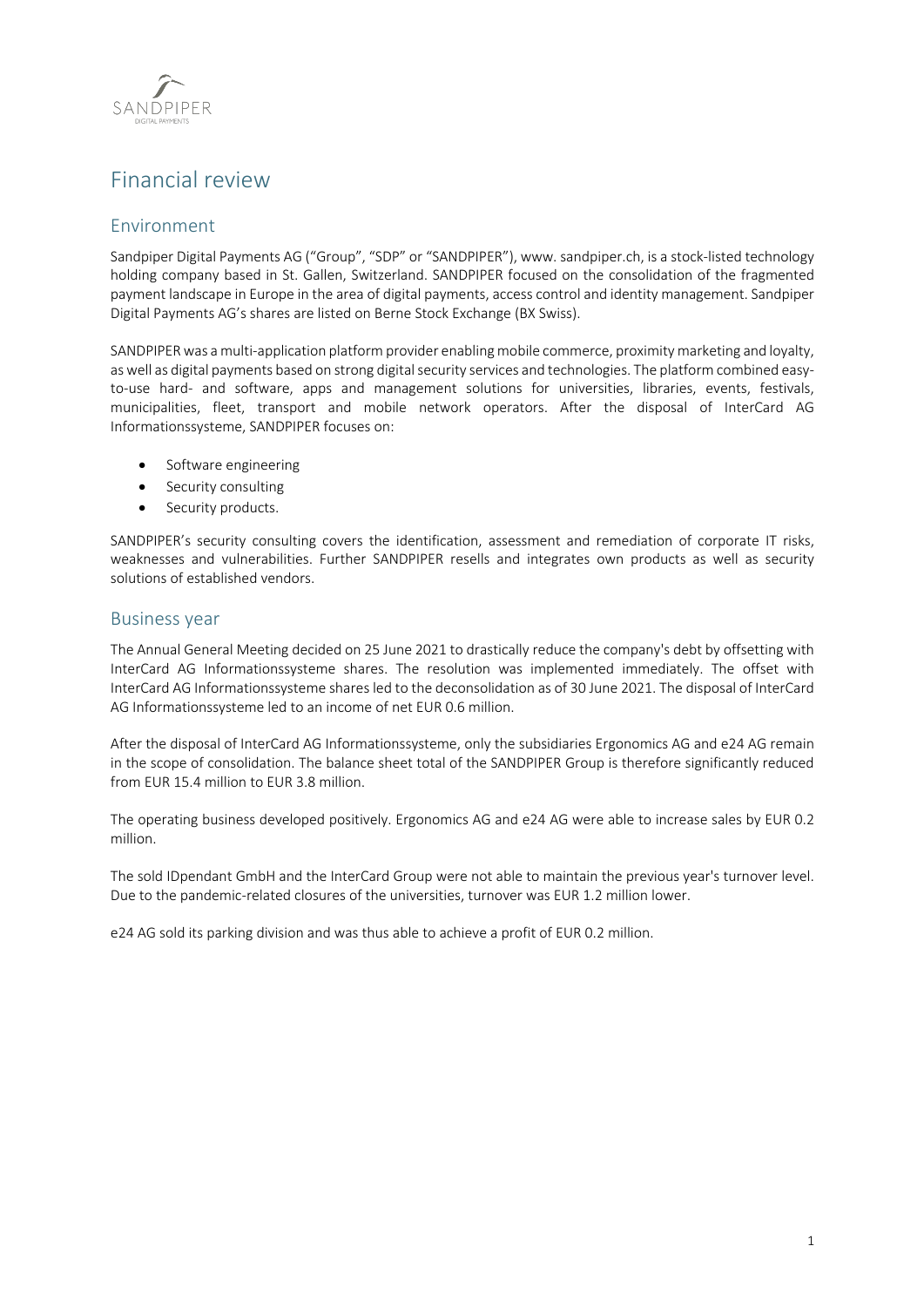

# Key figures:

| <b>EUR</b>                                          |           | 30.06.2021 31.12.2020   | Change  |
|-----------------------------------------------------|-----------|-------------------------|---------|
| Total assets                                        | 3'826'266 | 15'414'776              | -75.2%  |
| Shareholders equity attributable to SDP shareholder | 335'906   | -4'082'301              | 108.2%  |
| Shares outstanding                                  |           | 208'325'028 208'325'028 | $0.0\%$ |
| NAV per share                                       | 0.00      | $-0.02$                 | 108.2%  |

| EUR.                                                                     | 01.01.2021 | 01.01.2020 | Change   |
|--------------------------------------------------------------------------|------------|------------|----------|
|                                                                          | 30.06.2021 | 30.06.2020 |          |
| Operating income                                                         | 13'375'188 | 14'305'080 | $-6.5%$  |
| Earnings before interests and taxes (EBIT)                               | 132'229    | 230'988    | $-42.8%$ |
| Earnings before interests, taxes, depreciation and amortization (EBITDA) | 665'895    | 814'416    | $-18.2%$ |
| Net result attributable to SDP shareholder                               | 604'690    | $-446'312$ | 235.5%   |
| Basic earnings per share                                                 | 0.00       | 0.00       |          |
| Diluted earnings per share                                               | 0.00       | 0.00       |          |

Shareholders' equity attributable to SDP shareholder significantly increased and is now positive. This positive development is based on the recycling of the InterCard goodwill of EUR 3.8 million and the profit attributable to Shareholders of Sandpiper Digital Payments AG in the amount of EUR 0.6 million.

The number of shares issued is unchanged 211'695'028. The treasury shares reduce the shares outstanding to 208'325'028.

The disposal of InterCard AG Informationssysteme led to an income of net EUR 0.6 million.

# Outlook

After the disposal of InterCard AG Informationssysteme and the parking business of e24 AG consolidated revenues will decline significantly in the second semester 2021.

Ergonomics AG plans to repurchase the 20% minority shareholding in e24. After this transaction e24 AG will be a 100% subsidiary again.

The Board of Directors has discussed several times in its meetings and decided that Sandpiper should continue with its operative business. Consequently, despite the sale of existing investments, the company has constantly kept an eye out for further options. In recent months, there have been negotiations with various companies and investors who wanted to participate in SANDPIPER or who wanted to contribute new participations to SANDPIPER. These included a large e-commerce company, a client from Bulgaria, and an infrastructure investment group from Southeast Asia. The aim of these potential partners is to work with SANDPIPER to build a Swiss-domiciled, listed platform to further manage their investments.

In the meantime, negotiations with the infrastructure investment group from Southeast Asia have taken on more concrete form. This is the Raffles Financial Group from Singapore. After signing a non-binding letter of intent, Raffles commissioned a feasibility study, which is now available and forms the basis for further negotiations. For Raffles the objective is to contribute selected profitable and dividend-generating activities in Southeast Asia to SANDPIPER by way of a contribution in kind and to obtain a majority position within SANDPIPER after issuing 700 million new shares.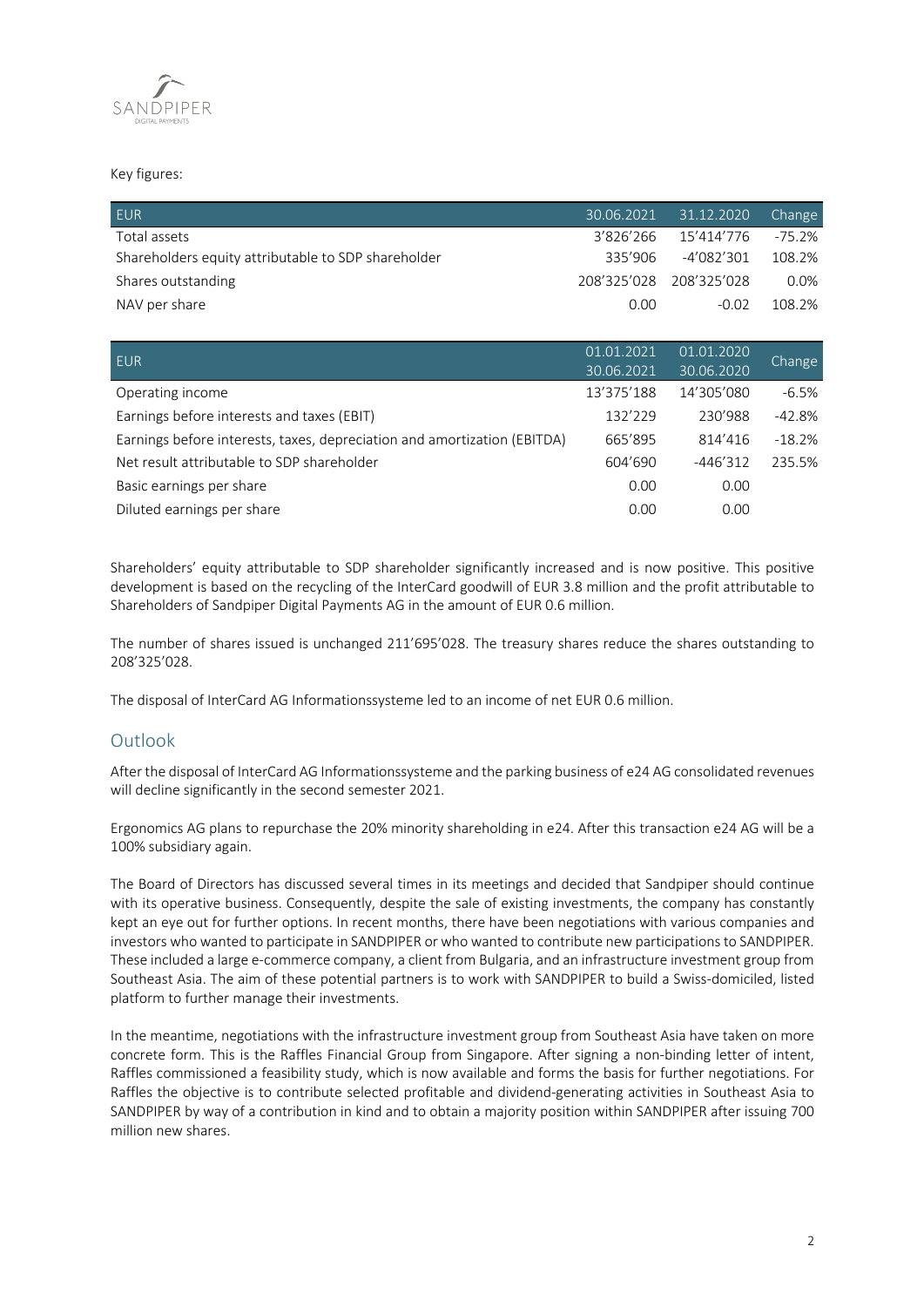

# Consolidated balance sheet of Sandpiper Digital Payments AG

# Assets

| <b>EUR</b>                     | 30.06.2021 | 31.12.2020 | Change    |
|--------------------------------|------------|------------|-----------|
| Cash and cash equivalents      | 1'325'732  | 4'656'532  | $-71.5%$  |
| Trade receivables              | 948'919    | 2'275'982  | -58.3%    |
| Other short term receivables   | 111'994    | 1'874'840  | $-94.0\%$ |
| Inventories                    | 228'694    | 2'697'852  | $-91.5%$  |
| Prepayments and accrued income | 69'794     | 30'224     | 130.9%    |
| <b>Total current assets</b>    | 2'685'133  | 11'535'431 | $-76.7%$  |
| Property, plant and equipment  | 151'693    | 511'950    | -70.4%    |
| Financial assets               | 370'270    | 692'436    | $-46.5%$  |
| Intangible assets              | 557'964    | 2'612'444  | -78.6%    |
| Other non-current assets       | 61'206     | 62'516     | $-2.1%$   |
| Total non-current assets       | 1'141'133  | 3'879'345  | $-70.6%$  |
| <b>TOTAL ASSETS</b>            | 3'826'266  | 15'414'776 | $-75.2%$  |

# Equity and liabilities

| <b>EUR</b>                                                  | <b>Notes</b> | 30.06.2021   | 31.12.2020   | Change     |
|-------------------------------------------------------------|--------------|--------------|--------------|------------|
| Financial debts                                             |              | 126'126      | 7'477'947    | $-98.3%$   |
| Trade payables                                              |              | 1'140'449    | 1'239'059    | $-8.0%$    |
| Other liabilities                                           |              | 96'236       | 1'182'134    | $-91.9%$   |
| Provisions                                                  |              | 277'127      | 1'672'107    | $-83.4%$   |
| Accrued expenses                                            |              | 680'368      | 1'501'846    | $-54.7%$   |
| Total current liabilities                                   |              | 2'320'307    | 13'073'092   | $-82.3%$   |
| Financial debts                                             |              | 1'037'837    | 3'610'926    | $-71.3%$   |
| Provisions                                                  |              | 0            | 798'429      | $-100.0\%$ |
| Total non-current liabilities                               |              | 1'037'837    | 4'409'355    | $-76.5%$   |
| <b>Total liabilities</b>                                    |              | 3'358'143    | 17'482'447   | $-80.8%$   |
| Share capital                                               |              | 1'661'554    | 1'661'554    | 0.0%       |
| Capital reserves                                            |              | $-177'603$   | $-175'385$   | $-1.3%$    |
| Treasury shares                                             |              | $-448'731$   | $-448'731$   | 0.0%       |
| Retained earnings and translation differences               |              | $-1'304'003$ | $-2'370'130$ | 45.0%      |
| Net result                                                  |              | 604'690      | $-2'749'610$ | 122.0%     |
| Equity of the Sandpiper Digital Payments AG<br>shareholders |              | 335'906      | $-4'082'301$ | 108.2%     |
| Non-controlling interests                                   |              | 132'216      | 2'014'630    | $-93.4%$   |
| <b>Total equity</b>                                         |              | 468'122      | $-2'067'671$ | 122.6%     |
| <b>Total equity and liabilities</b>                         |              | 3'826'266    | 15'414'776   | $-75.2%$   |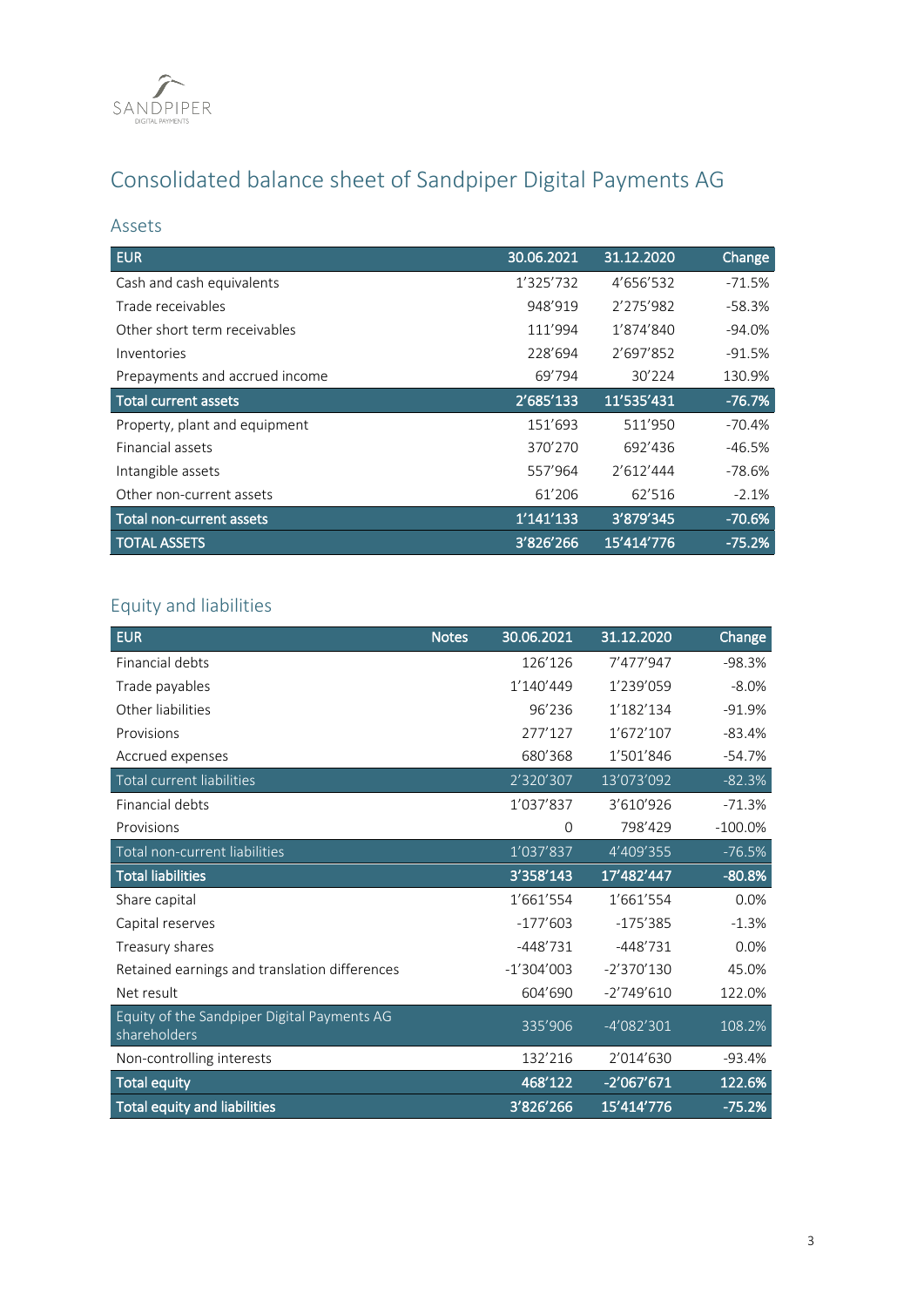

# Consolidated income statement of Sandpiper Digital Payments AG

| <b>EUR</b>                                             | <b>Notes</b> | 01.01.2021<br>30.06.2021 | 01.01.2020<br>30.06.2020 |                   |
|--------------------------------------------------------|--------------|--------------------------|--------------------------|-------------------|
| Net Revenue                                            |              | 13'019'519               | 14'004'262               | Change<br>$-7.0%$ |
| Other operating income                                 |              | 355'669                  | 300'818                  | 18.2%             |
| Total operating income                                 |              | 13'375'188               | 14'305'080               | $-6.5%$           |
|                                                        |              |                          |                          |                   |
| Change in inventories                                  |              | 222'906                  | $-240'871$               | 192.5%            |
| Material expenses                                      |              | -4'932'735               | $-4'844'603$             | $-1.8%$           |
| Personnel expense                                      |              | $-6'134'852$             | $-6'228'897$             | 1.5%              |
| Depreciation and impairment on                         |              | $-102'802$               | $-116'212$               | 11.5%             |
| tangible assets                                        |              |                          |                          |                   |
| Amortization and impairment of<br>intangible assets    |              | $-430'864$               | $-467'216$               | 7.8%              |
| Other operating expenses                               |              | $-2'102'396$             | $-2'172'297$             | 3.2%              |
| Total operating expenses                               |              | $-13'480'744$            | $-14'070'097$            | 4.2%              |
| Operating result                                       |              | $-105'556$               | 234'984                  | $-144.9%$         |
|                                                        |              |                          |                          |                   |
| Share of results from associates                       |              | $\Omega$                 | $\Omega$                 | 100.0%            |
| Financial expense                                      |              | $-180'621$               | $-340'018$               | 46.9%             |
| Financial income                                       |              | 869'281                  | 163'601                  | 431.3%            |
| <b>Financial result</b>                                |              | 688'660                  | $-176'417$               | 490.4%            |
| Ordinary result                                        |              | 583'104                  | 58'567                   | 895.6%            |
|                                                        |              |                          |                          |                   |
| Non-operating income                                   |              | 241'441                  | $\Omega$                 | 100.0%            |
| Non-operating expense                                  |              | $-3'656$                 | $-3'996$                 | 8.5%              |
| Non-operating result                                   |              | 237'785                  | $-3'996$                 | 6051.1%           |
| Profit before taxes                                    |              | 820'889                  | 54'571                   | 1404.3%           |
|                                                        |              |                          |                          |                   |
| Income taxes                                           |              | $-64'990$                | $-168'138$               | 61.3%             |
| Net result                                             |              | 755'899                  | $-113'567$               | 765.6%            |
| Attributable to:                                       |              |                          |                          |                   |
| Shareholders of Sandpiper Digital                      |              |                          |                          |                   |
| Payments AG                                            |              | 604'690                  | -446'312                 | 235.5%            |
| Non-controlling interests                              |              | 151'209                  | 332'746                  | $-54.6%$          |
| Earnings per share (EPS) - expressed in EUR per share: |              |                          |                          |                   |
| Basic earnings per share                               |              | 0.00                     | 0.00                     |                   |
| Diluted earnings per share                             |              | 0.00                     | 0.00                     |                   |
| Shares outstanding as per 30 June                      |              | 208'325'028              | 208'325'028              |                   |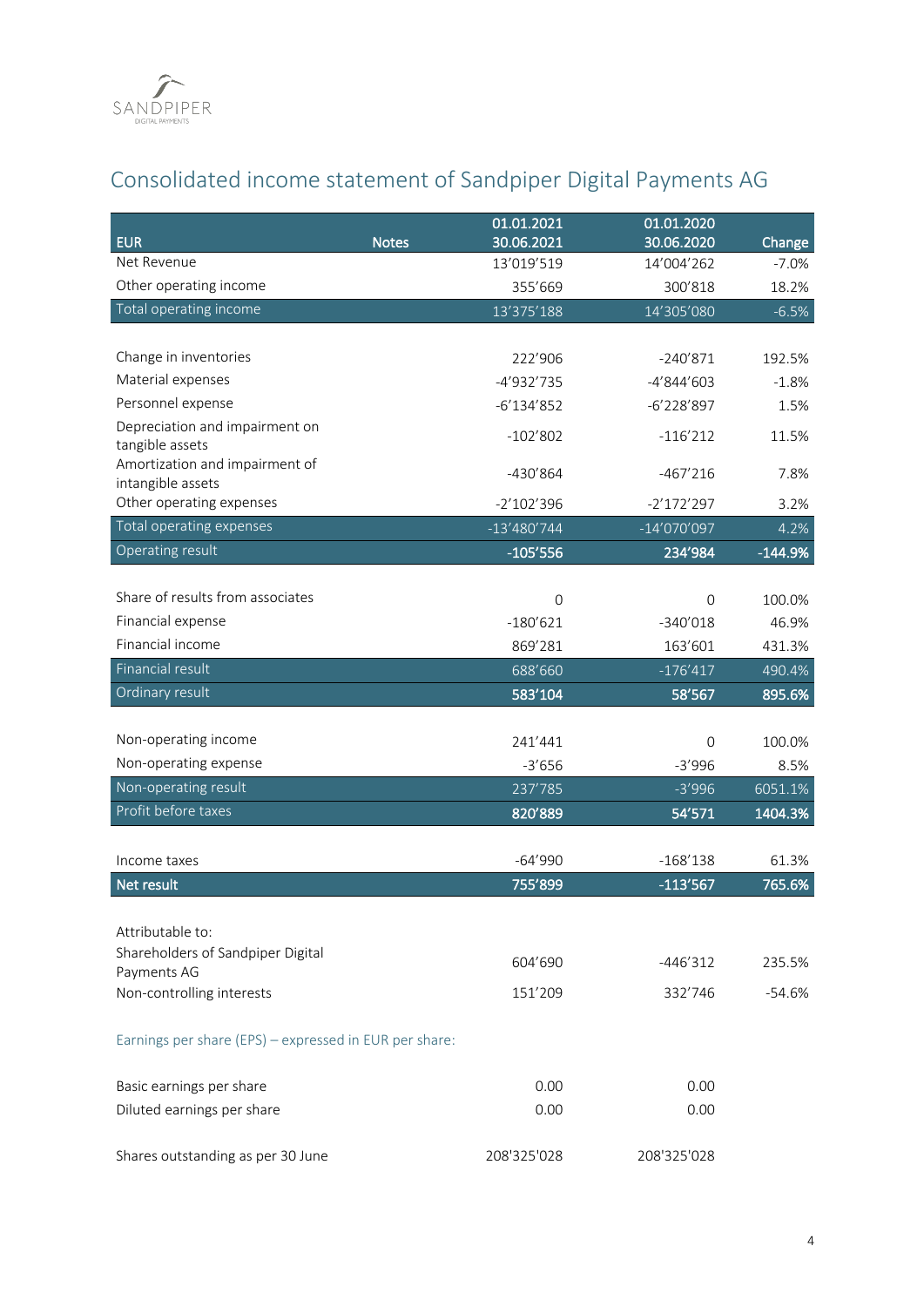

# Consolidated statement of cash flows of Sandpiper Digital Payments AG

| <b>EUR</b>                                              | <b>Notes</b> | 01.01.2021<br>30.06.2021 | 01.01.2020<br>30.06.2020 | Change     |
|---------------------------------------------------------|--------------|--------------------------|--------------------------|------------|
| Net result                                              |              | 755'899                  | $-113'567$               | 765.6%     |
| Depreciation and amortization of non-current assets     |              | 533'667                  | 583'428                  | $-8.5%$    |
| Non-cash income                                         |              | $-5'640'204$             | 434'460                  | $-1398.2%$ |
| Share-based compensation                                |              | $-2'218$                 | 0                        | 100.0%     |
| Changes in provisions                                   |              | $-2'193'409$             | $-425'037$               | $-416.1%$  |
| Changes in trade receivables                            |              | 1'327'063                | 227'777                  | 482.6%     |
| Changes in inventories                                  |              | 2'469'158                | $-113'018$               | 2284.8%    |
| Changes in other receivables and and accrued income     |              | 1'723'277                | $-901'390$               | 291.2%     |
| Changes in trade payables                               |              | $-98'610$                | $-924'438$               | 89.3%      |
| Changes in other liabilities and accrued expenses       |              | $-1'907'376$             | 915'778                  | $-308.3%$  |
| Depreciation and amortization of non-current assets     |              | $-3'032'753$             | $-316'005$               | $-859.7%$  |
|                                                         |              |                          |                          |            |
| Investments in property, plant and equipment            |              | $-61'214$                | $-80'882$                | 24.3%      |
| Disposal of porperty, plant and equipment               |              | 1'476                    | 0                        | 100.0%     |
| Investments in financial assets                         |              | $\Omega$                 | $-253'529$               | 100.0%     |
| Proceeds from sale of financial assets                  |              | 0                        | 13'748                   | $-100.0\%$ |
| Investments in intangible assets                        |              | $-183'815$               | $-36'096$                | $-409.2%$  |
| Cash flow from investing activities                     |              | $-243'553$               | $-356'758$               | 31.7%      |
|                                                         |              |                          |                          |            |
| Dividend paid to non-controlling interests              |              | $-9'242$                 | $-151'041$               | 93.9%      |
| Purchase/sale of non-controlling interests              |              | 0                        | 0                        | 0.0%       |
| Repayment of current financial debts                    |              | $-70'000$                | $-70'000$                | 0.0%       |
| Borrowing of non-current financial debts                |              | 0                        | 500'000                  | $-100.0%$  |
| Cash flow from financing activities                     |              | $-79'242$                | 278'959                  | $-128.4%$  |
|                                                         |              |                          |                          |            |
| Net impact of foreign exchange rate differences on cash |              | 24'747                   | $-41'395$                | 159.8%     |
| Change in cash and cash equivalents                     |              | -3'330'801               | $-435'199$               | $-665.4%$  |
|                                                         |              |                          |                          |            |
| Verification:                                           |              |                          |                          |            |
| At beginning of year                                    |              | 4'656'532                | 3'308'422                | 40.7%      |
| At end of year                                          |              | 1'325'732                | 2'873'223                | $-53.9%$   |
| Change in cash and cash equivalents                     |              | -3'330'801               | -435'199                 | $-665.4%$  |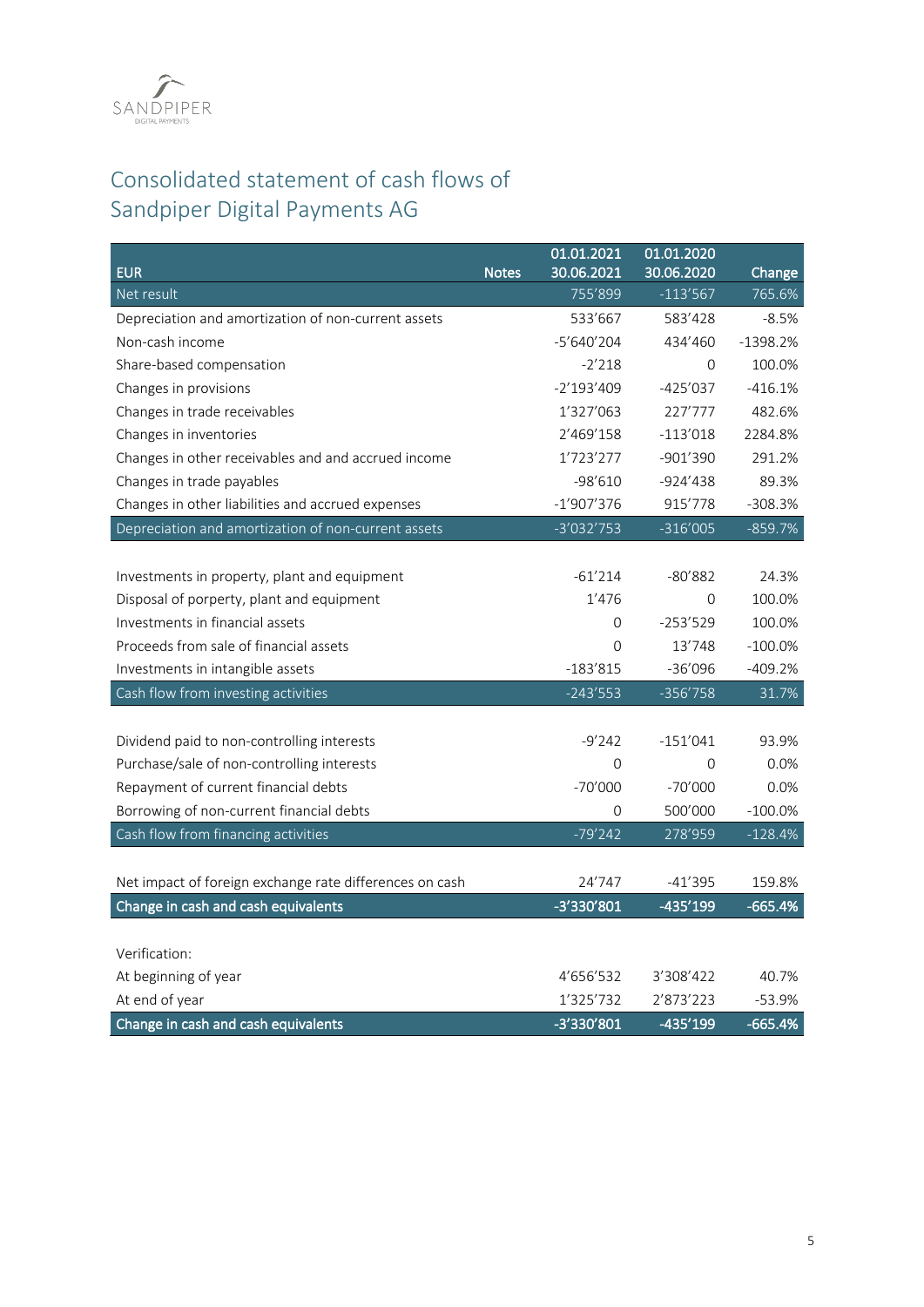# Consolidated statement of changes in equity of Sandpiper Digital Payments AG

| <b>EUR</b>                       | <b>Share</b><br>capital | Capital<br>reserves | <b>Treasury</b><br>shares | Retained<br>earnings | <b>Equity</b><br>attributable<br>to SDP<br>share-<br>holders | Minority<br>share-<br>holders | <b>Total equity</b> |
|----------------------------------|-------------------------|---------------------|---------------------------|----------------------|--------------------------------------------------------------|-------------------------------|---------------------|
| <b>Balance</b> at<br>31.12.2019  | 1'661'554               | $-175'819$          | $-448'731$                | -4'370'415           | $-3'333'411$                                                 | 1'540'465                     | $-1'792'946$        |
|                                  |                         |                     |                           |                      |                                                              |                               |                     |
| Net profit                       | $\overline{0}$          | $\mathbf 0$         | $\mathsf{O}\xspace$       | $-446'312$           | $-446'312$                                                   | 332'746                       | $-113'567$          |
| Dividends paid                   | $\overline{0}$          | $\mathbf 0$         | $\mathsf{O}\xspace$       | $\mathbf 0$          | $\mathsf{O}\xspace$                                          | $-151'041$                    | $-151'041$          |
| Currency<br>translation          | $\mathsf O$             | $\mathbf 0$         | $\mathsf{O}\xspace$       | 4'014                | 4'014                                                        | $-1'897$                      | 2'117               |
| <b>Balance</b> at<br>30.06.2020  | 1'661'554               | $-175'819$          | $-448'731$                | $-4'812'714$         | $-3'775'710$                                                 | 1'720'273                     | $-2'055'437$        |
|                                  |                         |                     |                           |                      |                                                              |                               |                     |
| Net income<br>Share-based        | $\mathsf{O}$            | $\mathbf 0$         | $\mathbf{O}$              | $-2'303'298$         | $-2'303'298$                                                 | 174'157                       | $-2'129'141$        |
| compensation                     | $\overline{0}$          | 434                 | $\mathbf 0$               | $\mathbf 0$          | 434                                                          | $\mathbf 0$                   | 434                 |
| Capital increase                 | $\mathsf{O}$            | $\mathbf 0$         | $\mathsf{O}\xspace$       | $\mathbf 0$          | $\mathbf 0$                                                  | 319'200                       | 319'200             |
| InterCard<br>Goodwill recycling  |                         |                     |                           |                      |                                                              |                               |                     |
| Playpass                         | $\mathsf{O}\xspace$     | $\mathsf{O}\xspace$ | $\mathsf{O}\xspace$       | 1'815'602            | 1'815'602                                                    | $\mathsf{O}\xspace$           | 1'815'602           |
| IDendant GmbH                    | $\overline{0}$          | $\Omega$            | $\mathbf 0$               | 188'838              | 188'838                                                      | $-188'838$                    | $\Omega$            |
| Dividends paid                   | 0                       | $\overline{0}$      | $\overline{0}$            | 0                    | $\Omega$                                                     | $-2'464$                      | $-2'464$            |
| Currency<br>translation          | $\mathbf 0$             | $\overline{0}$      | $\mathsf{O}\xspace$       | $-8'168$             | $-8'168$                                                     | $-7'698$                      | $-15'866$           |
| <b>Balance</b> at<br>31.12.2020  | 1'661'554               | $-175'385$          | $-448'731$                | -5'119'739           | -4'082'301                                                   | 2'014'630                     | $-2'067'671$        |
|                                  |                         |                     |                           |                      |                                                              |                               |                     |
| Net income<br>Share-based        | $\mathsf{O}$            | $\mathbf 0$         | $\mathbf 0$               | 604'690              | 604'690                                                      | 151'209                       | 755'899             |
| compensation                     | 0                       | $-2'218$            | $\mathsf{O}\xspace$       | $\mathbf 0$          | $-2'218$                                                     | $\mathbf 0$                   | $-2'218$            |
| Goodwill recycling<br>InterCard  | 0                       | $\mathbf 0$         | $\mathbf 0$               | 3'831'388            | 3'831'388                                                    | $\mathsf{O}\xspace$           | 3'831'388           |
| Dividends paid                   | 0                       | 0                   | 0                         | 0                    | 0                                                            | $-9'242$                      | $-9'242$            |
| Disposal of<br>InterCard         | $\mathsf{O}$            | $\mathsf{O}\xspace$ | $\mathsf{O}\xspace$       | $\mathbf 0$          | $\mathsf{O}\xspace$                                          | $-2'023'617$                  | $-2'023'617$        |
| Currency                         | $\mathsf{O}\xspace$     | $\mathsf{O}\xspace$ | $\mathsf{O}\xspace$       | $-15'652$            | $-15'652$                                                    | $-764$                        | $-16'416$           |
| translation<br><b>Balance at</b> |                         |                     |                           |                      |                                                              |                               |                     |
| 30.06.2021                       | 1'661'554               | $-177'603$          | $-448'731$                | -699'314             | 335'906                                                      | 132'216                       | 468'122             |

Share capital of Sandpiper Digital Payments AG consists of 211'695'028 registered shares with a nominal value of CHF 0.01 each.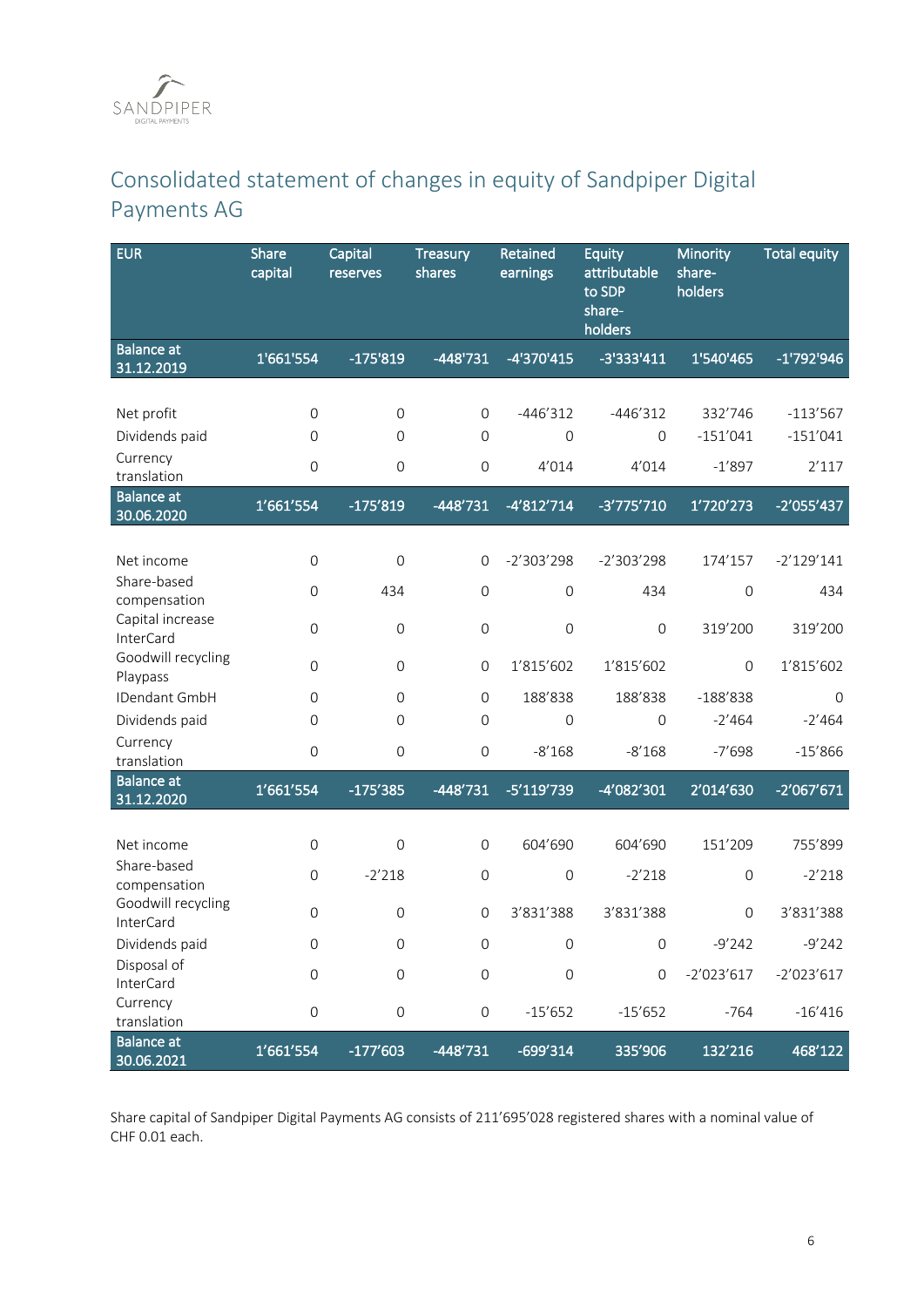

There are no non-distributable, statutory or legal reserves (prior year EUR 0).

The shareholders decided on the shareholders' meeting on 25 June 2021:

| Authorized capital increase, maximum  | <b>CHF</b> | 1'058'475 |
|---------------------------------------|------------|-----------|
| thereof used                          | <b>CHF</b> |           |
| Conditional capital increase, maximum | <b>CHF</b> | 344'006   |
| thereof used                          | <b>CHE</b> |           |

Further the shareholders' meeting approved a capital increase of maximum EUR 7 million by issuing 700 million new shares.

# Notes to the consolidated interim financial statements of Sandpiper Digital Payments AG as per 30 June 2021

# Summary of significant accounting policies

# Basis of preparation

The financial statements provide a true and fair view of the assets, financial position and earnings of Sandpiper Digital Payments AG's and its subsidiaries ("Group" or "SANDPIPER") and have been prepared in accordance with all of the existing guidelines of the accounting and reporting recommendations of Swiss GAAP FER 31. Swiss GAAP FER 31 permits condensations in presentation and disclosure compared to an annual financial statement.

The interim financial statements of the Group are based upon the financial statements of the Group companies as at 30 June and are established in accordance with the standardized reporting and accounting policies. The financial statements are based on the principle of historical acquisition costs (except for securities and derivative financial instruments recognized at fair value) and on the going concern principle. The statements are presented in Euro (EUR).

# Consolidation policies

The Group includes all companies that are directly or indirectly controlled by Sandpiper Digital Payments AG. In this respect, control is defined as the power to control the financial and operating activities of the respective company, so as to obtain benefits from its operations. This control is normally evidenced by the holding of more than half of the voting rights of the share capital of an entity. Group companies are consolidated from the date on which control is transferred to the Group. Subsidiaries intended for disposal are excluded from the consolidation from the date on which control ceases.

Companies acquired over the course of the year are revalued and consolidated in accordance with Group principles upon the date of acquisition. The difference between the acquisition costs and the proportional revalued net assets is referred to as goodwill. Within the scope of acquisitions, potentially existing but until now not capitalized intangible assets such as brands, usage rights and client lists are not recognized separately, but instead remain part of goodwill. Goodwill may also arise from investments in associated companies and is defined as the difference between the acquisition costs of the investment and its proportional revalued net assets. The goodwill resulting from acquisitions is recognized directly in the Group's equity. The notes to the financial statements disclose the effects that a theoretical capitalization and amortization of the acquired goodwill would have.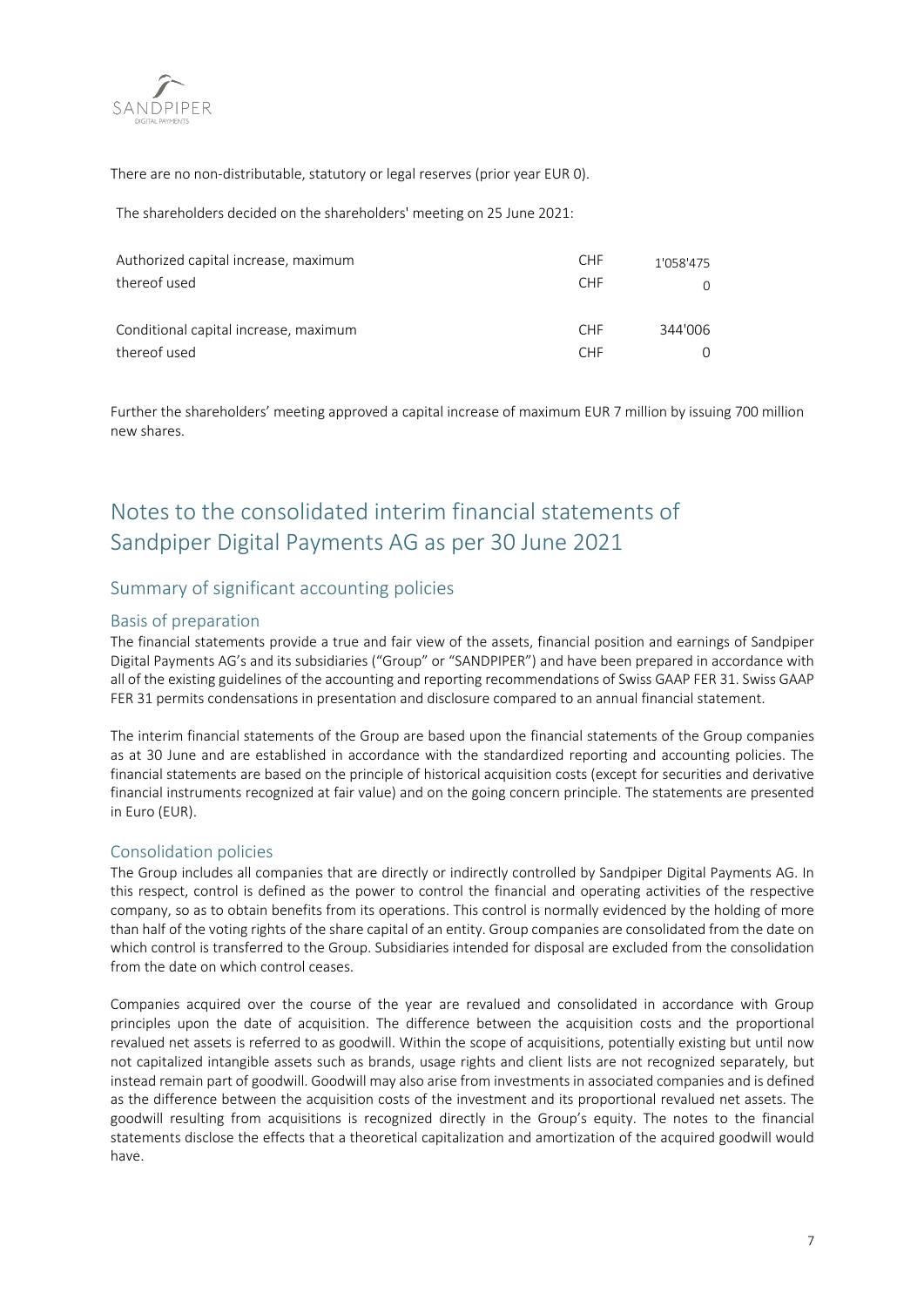

In the event that shares of the Group companies or associated companies are sold, the difference between the proceeds from the sale and the proportional book value, including historical goodwill, is recognized as a gain or loss in the income statement. Non-controlling interests in equity and in net income are disclosed separately in the consolidated balance sheet and the consolidated income statement. Changes in ownership interests in subsidiaries are recognized as equity transactions, provided that control continues. Intercompany transactions, balances and unrealized gains and losses from transactions between group companies are eliminated in full.

Associates are all companies on which the Group exerts significant influence, but does not control. This is generally evidenced when the Group holds voting rights of 20% to 50% of a company. Representation on the board of directors or access to the current financial information of a company are also indicators of significant influence. Investments in associated companies are accounted for using the equity method and are initially recognized at cost. Unrealized gains and losses from transactions with associated companies are eliminated to the extent of the Group's participation in the associated company. The accounting policies of associated companies are adjusted where necessary in order to ensure consistency with the policies observed by the Group.

Proportionate consolidation is applied for participations in joint ventures.

Participations in companies where the Group has no significant influence nor control are carried at costs less impairment, if needed.

# Foreign currency translation

The financial statements of the Group are presented in the reporting currency of Euro (EUR). The financial statements of the individual companies to be consolidated are translated into the Group's currency at the effective date with the current rate method. This currency translation is carried out

- for the assets and liabilities at the year-end exchange rates,
- for equity at historical exchange rates,
- and for the income statement and statement of cash flows at average annual exchange rates.
- Any translation differences are recognized in equity without affecting the income statement.

In the event that a foreign entity is sold, the cumulative translation differences recognized in equity, which are a result of the translation of the financial statements and intercompany loans, are reversed from the equity and reported in the income statement as part of the gain or loss on the sale.

## Rounding differences

The tables disclosed in these financial statements may contain rounding differences.

## Accounting principles

The financial statements are based on the principle of historical acquisition costs. The following accounting policies were applied for the assets and liabilities included in the consolidated financial statements.

#### *Cash and cash equivalents*

Cash and cash equivalents in the balance sheet comprise petty cash, cash at banks and short-term deposits with an original maturity of three months or less. They are recorded at their nominal value.

#### *Marketable securities*

Purchases and sales of securities are recognized in accordance with the settlement date principle. The securities are initially measured at cost, and the transaction costs are charged to the income statement. Subsequently, the listed securities are recorded in the balance sheet at market value on the balance sheet date. All realized and unrealized gains and losses resulting from variations in market values and foreign currencies are recorded in the income statement.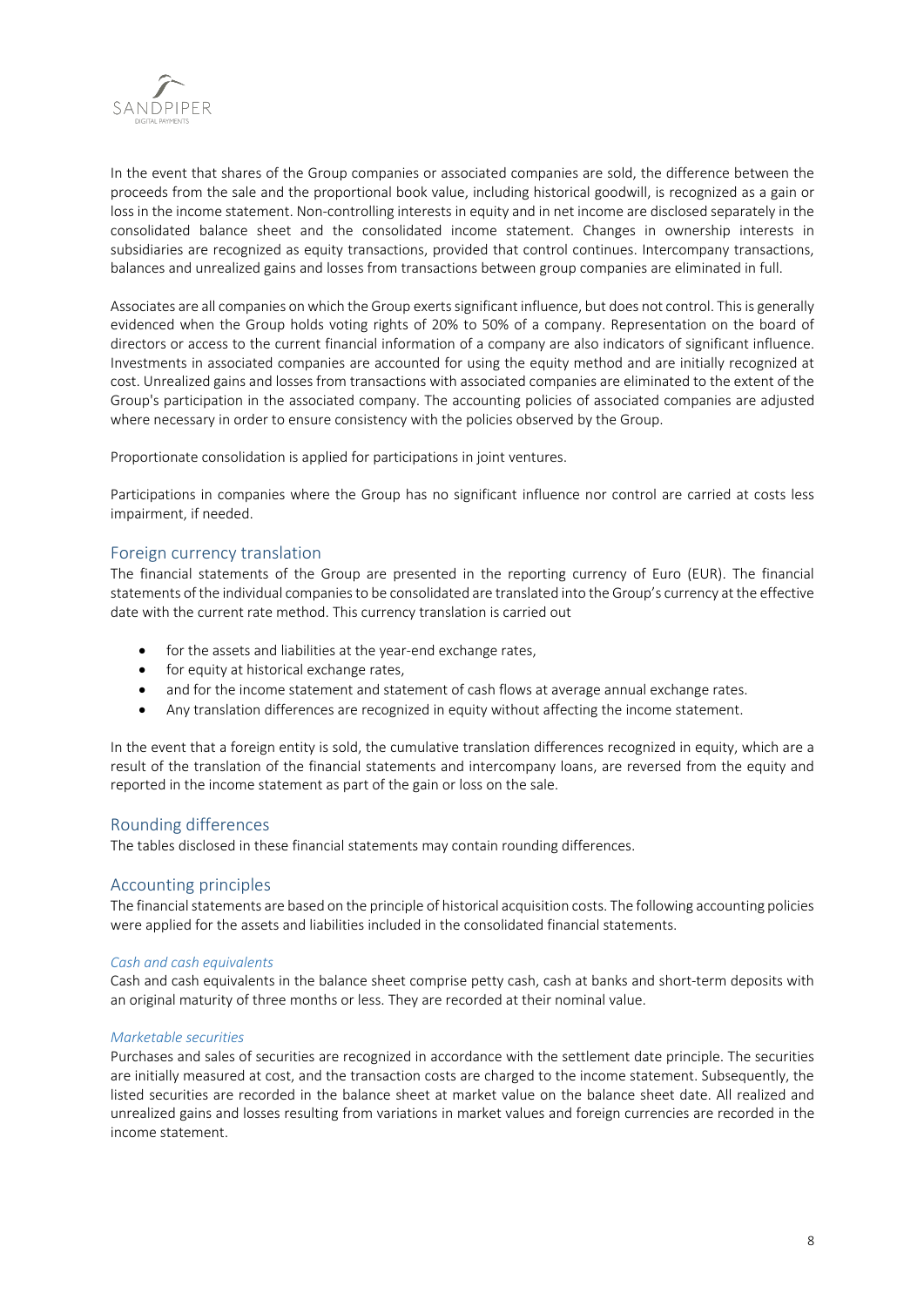

#### *Trade receivables*

Trade receivables are recognized and carried at the original net invoice amount less an allowance for any specifically impaired receivables. Provision is made for balances overdue more than 12 months or for receivables where specific risks have been identified. Bad debts are written off when there is objective evidence that the Group will not be able to collect the receivables.

## *Other receivables*

Other receivables are recognized and carried at nominal value less an allowance for any specifically impaired receivables.

#### *Inventories*

Inventories are valued at the lower of cost or net realizable value. Any discounts received are treated as cost reductions. Manufacturing costs comprise all costs directly attributable to material and production, as well as overhead costs incurred in building up the inventory at its current location and/or to its current condition. Acquisition costs are determined according to the weighted average method. Inventories with unsatisfactory inventory turnover are revalued accordingly.

#### *Property, plant and equipment*

Property, plant and equipment are recorded in the balance sheet at historical cost less accumulated depreciation and any impairments. Acquisition costs comprise the purchase price as well as the costs directly attributable to the utilization of the property, plant and equipment. Investments in existing property, plant and equipment are only capitalized if their value in use is sustainably increased or their useful life is extended considerably. Selfconstructed assets are only capitalized if they are clearly identifiable and the costs can be reliably determined, and if the assets generate measurable benefits for the Group over a period of several years. Maintenance and repair costs that do not add value are charged directly to the result for the period.

Depreciation is calculated on a straight-line basis over the estimated useful life of the assets, as follows:

|           | $\bullet$ Land                | no depreciation |
|-----------|-------------------------------|-----------------|
|           | • Buildings                   | 30-35 vears     |
| $\bullet$ | Technical equipment, machines | 8–12 years      |

Other fixed assets:

| $\bullet$ Furniture    | 3-5 years |
|------------------------|-----------|
| $\bullet$ IT equipment | 3-5 years |
| • Vehicles             | 3-5 years |

The Group does not capitalize any interest expenses incurred during the construction period.

#### *Financial assets*

Non-current financial loans to associates or third parties are recorded at historical costs less allowance for any specifically impaired loan. Investments in associated companies are accounted for using the equity method. Participations in companies where the Group does not have significant influence are carried at costs less impairment, if needed.

#### *Derivative financial instruments*

Derivative financial instruments are used for hedging risks from fluctuations in interest rates or foreign exchange rates. The valuation of derivative financial instruments is according the same principles like the hedged items. Derivatives without hedging purpose are carried at fair market value.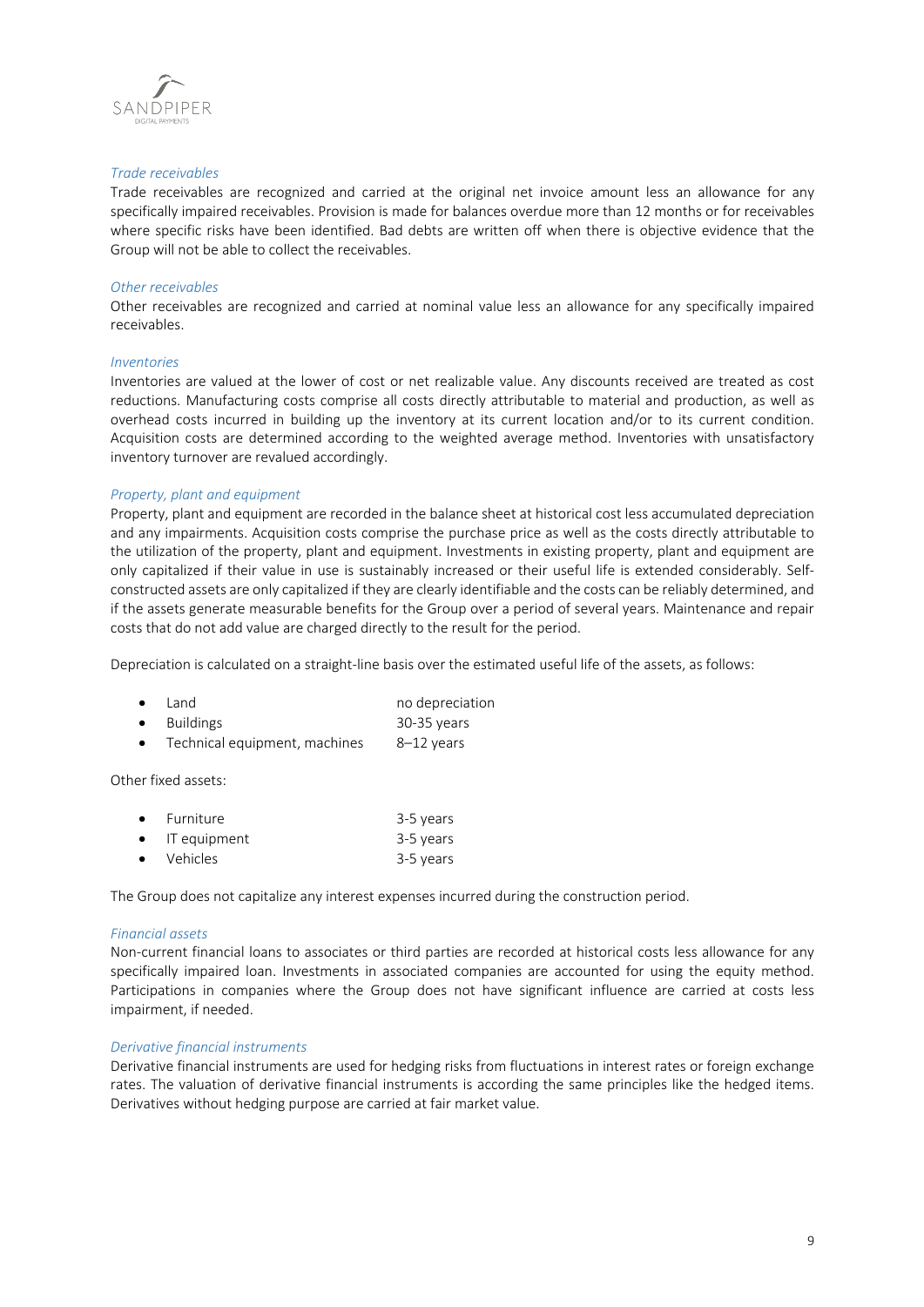

## *Intangible assets*

Intangible assets comprise acquired licenses, capitalized development cost and trademarks. Intangible assets are recorded in the balance sheet at historical cost less accumulated amortization and any impairment. They are amortized on straight-line basis over their useful life (max. 6 years).

Internally generated intangible assets are capitalized if all the following criteria are met:

- The self-generated intangible asset must be separately identifiable and is controlled by the Group.
- It is probable that the expected future economic benefits that are attributable to the asset will flow to the Group.
- The cost of the asset can be measured reliably.

#### *Goodwill*

The difference between the acquisition costs and the actual value of the net identifiable assets of the acquired company at the time of the purchase represents goodwill from business combinations. The goodwill resulting from acquisitions is recognized in Group equity at the time of the acquisition. The Notes to the financial statements disclose the effects that a theoretical capitalization and amortization of the goodwill would have. Goodwill may also arise from investments in associated companies, calculated as the difference between the acquisition costs of the investment and its proportional revalued net assets.

In the case of a sale of a company, an acquired goodwill previously offset against equity must be recognized at its original cost in order to determine the gain or loss recognized in profit or loss.

#### *Impairment of assets*

The recoverable value of non-current assets (including goodwill recognized in equity) is verified on every balance sheet date. If there are indications of a sustained impairment, the recoverable amount of the respective assets will be determined. The recoverable amount is the higher of the net selling price and value in use. If the recoverable amount of an individual asset cannot be determined, the Group estimates the recoverable amount of the smallest group of assets to which the individual asset belongs. If the book value of an asset exceeds the recoverable amount, an impairment loss is recognized separately in the income statement. As the goodwill is already recognized in equity at the time at which it was acquired, a goodwill impairment would not result in a charge being recorded in the income statement but leads to a disclosure in the Notes to the financial statements. In the event that a Group company is sold, any goodwill acquired at an earlier point in time and recognized in equity is taken into consideration when determining the gain or loss in the income statement.

#### *Liabilities*

Liabilities are recognized at nominal values.

#### *Provisions*

Provisions are recognized:

- when the Group has a present legal or constructive obligation as a result of past events
- when it is probable that an outflow of resources will be required to settle the obligation, and
- when a reliable estimate of the amount of the obligation can be made.

Where the Group expects some or all of a provision to be reimbursed, for example under an insurance contract, the reimbursement is recognized as a separate receivable, but only when the reimbursement is virtually certain. The expense relating to any provision is presented in the income statement, net of any reimbursement. If the effect of the time value of money is material, provisions are discounted, using a current discount rate that reflects, where appropriate, the risks specific to the liability. Where discounting is used, the increase in the provision in function of time is recognized as interest expense.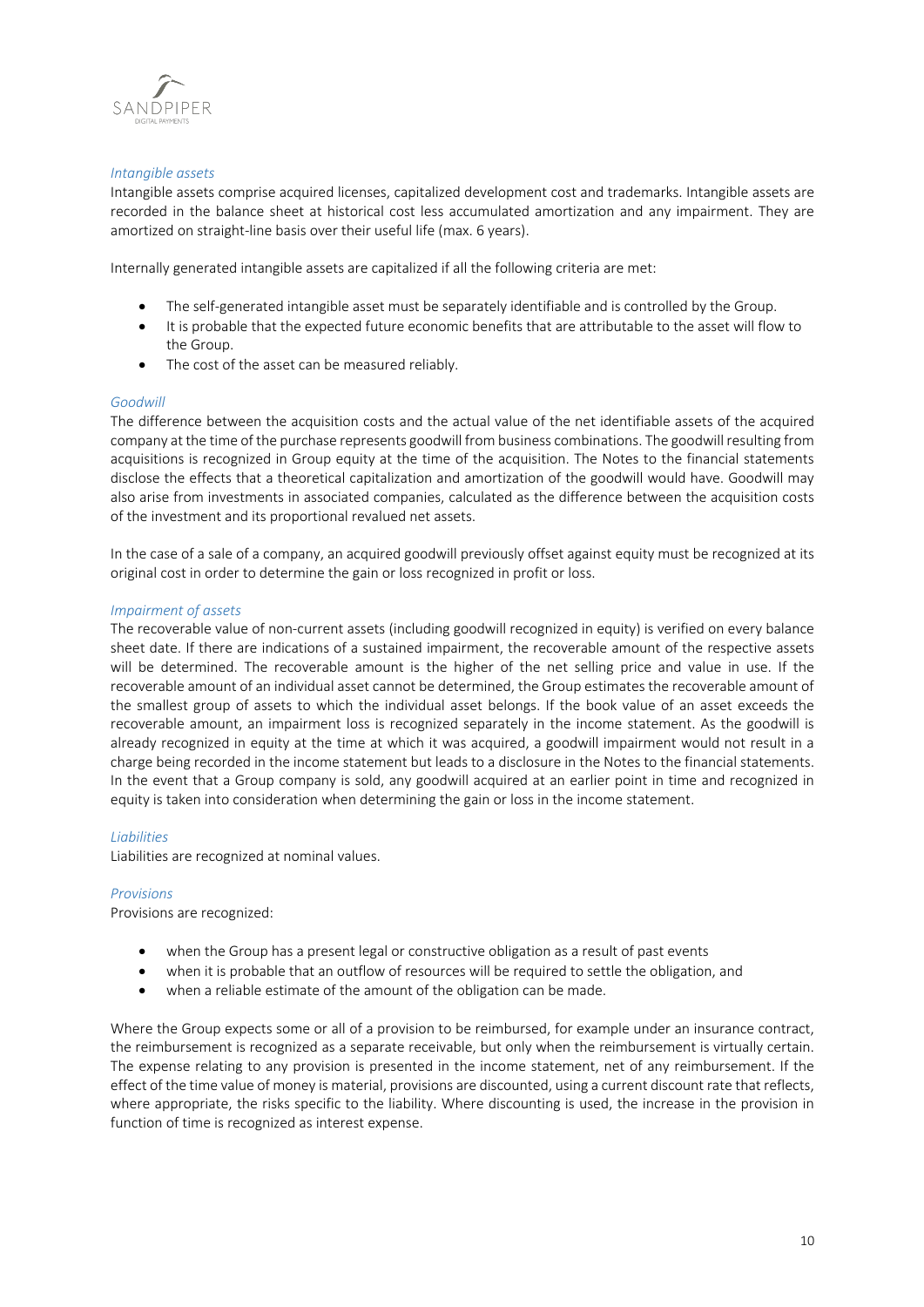

## *Taxes*

The tax expense for the period comprises current and deferred tax. Tax is recognized in the income statement, except to the extent that it relates to items recognized directly in equity. In this case, the tax is also recognized directly in equity.

Current tax assets and liabilities for the current and prior periods are measured at the amount expected to be recovered from or paid to the taxation authorities. The tax rates and tax laws used to compute the amount are those that are enacted or substantively enacted at the balance sheet date.

Deferred tax is recognized in full, using the balance sheet approach, on temporary differences arising between the tax bases of assets and liabilities and their carrying amounts in the financial statements. Deferred tax is determined using tax regulations and rates that have been enacted or substantively enacted by the balance sheet date and are expected to apply.

Deferred tax assets are recognized for all deductible temporary differences and tax credits to the extent that it is probable that future taxable profits will be available against which they can be utilized. Deferred tax is recognized on temporary differences arising on investments in subsidiaries and associates, except where the timing of the reversal of the temporary difference is controlled by the Group and it is not intended that the temporary difference will reverse in the foreseeable future.

Deferred tax assets and deferred tax liabilities are offset if a legally enforceable right exists to offset current tax assets against current tax liabilities and the deferred taxes relate to the same taxable entity and the same taxation authority.

## *Pension obligations*

Group companies participate in various pension schemes, which conform to the legal regulations and provisions in force in the respective countries. The actual economic effects of pension schemes on the Group are calculated at balance sheet date. An economic obligation is recognized as a liability if the requirements for the recognition of a provision are met. An economic benefit is capitalized provided that this can be used for future Group pension expenses. Freely available employer contribution reserves are capitalized.

Employees of the Swiss group companies are insured as part of the Swisscanto Sammelstiftung, which is a separate legal entity and is financed by contributions from both employers and employees. Surpluses or deficits are calculated based on the Pension Fund's financial statements, which have been drawn up in accordance with Swiss GAAP FER 26. The Group's pension costs include the employer contributions accrued in the period as well as any economic effects from the excess/shortfall and the change in employer contribution reserves.

There are subsidiaries outside Switzerland which participate in pension schemes. These funds are treated in the same way as the Swiss plan in terms of accounting, i.e. paid contributions as well as any effects from the excess/shortfall are recorded as expenses. In some countries, there are also pension plans that do not have own assets, whereby the corresponding benefit provisions are recognized directly in the balance sheet and any changes are recognized in the income statement.

## *Treasury shares*

Own equity instruments that are reacquired (treasury shares) are deducted from equity. No gain or loss is recognized in the income statement on the purchase, sale, issue or cancellation of the Group's own equity instruments. In the event of a resale at a later point in time, a gain or loss is recognized as an addition to or reduction of capital reserves.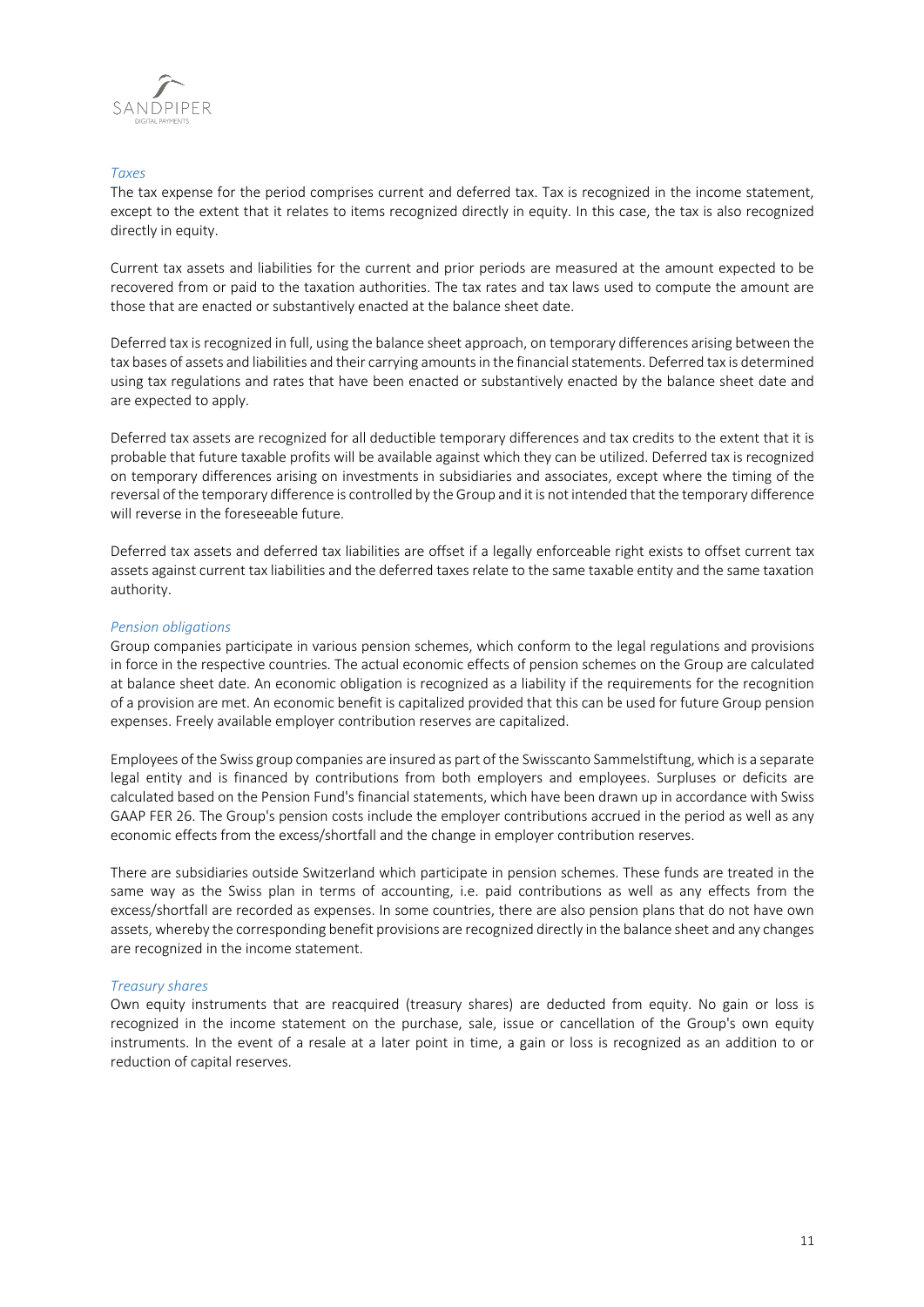

# Annotations to the consolidated financial statements

## 1. Business combinations and disposals

The shareholders meeting approved the disposal of InterCard AG Informationssysteme and its subsidiaries. The purchase price obtained was offset with outstanding debts. As part of the disposal, goodwill of KEUR 3'831 was recycled in equity (see note 5). At the time of the initial consolidation the main balance sheet items were:

| <b>EUR</b>                    | 30.06.2021 EUR      |                                         | 30.06.2021 |
|-------------------------------|---------------------|-----------------------------------------|------------|
| Licenses and other rights     | 1'770'865    Equity |                                         | 3'818'517  |
| Property, plant and equipment |                     | 319'261 Non-current liabilities         | 3'393'764  |
| Financial assets              |                     | 271'564 Current liabilities             | 5'921'505  |
| Receivables and other assets  | 4'538'603           |                                         |            |
| Inventories                   | 2'865'157           |                                         |            |
| Cash                          | 3'368'336           |                                         |            |
| Total assets                  |                     | 13'133'786 Total liabilities and equity | 13'133'786 |

In October 2020, the management could announce the disposal of its stake in Playpass NV to the management. The transaction could be completed in December 2020. The disposal of the participation and the loans given led to a loss of KEUR 2'234.

At the time of the derecognition, Playpass NV was carried at an equity valuation of zero. Goodwill of originally KEUR 1'816 was already fully amortized and impaired.

## 2. Financial assets

| <b>EUR</b>                                                 | 30.06.2021 | 31.12.2020 | Change     |
|------------------------------------------------------------|------------|------------|------------|
| Other investments                                          | 429'681    | 429'681    | $0.0\%$    |
| Other non-current financial receivables from third parties | 370'270    | 403'049    | $-8.1%$    |
| Deferred tax assets                                        |            | 289'388    | $-100.0\%$ |
| Allowance on non-current financial assets                  | $-429'681$ | $-429'681$ | $0.0\%$    |
| Total                                                      | 370'270    | 692'436    | $-46.5%$   |

Other investments contain fully impaired investments in companies in liquidation and participations in companies where the Group holds less than 20% of the voting rights and does not have significant influence.

Other non-current financial receivables from third parties contain the positive fair value of derivatives of KEUR 307 (prior year KEUR 319) and deposits of KEUR 63 (2019: KEUR 84).

Deferred tax assets of InterCard AG Informationssysteme and its subsidiaries were deconsolidated. There are no more capitalized deferred tax assets.

Allowance on non-current financial assets refers to loans to third parties with solvency risks and the mentioned impairments on investments.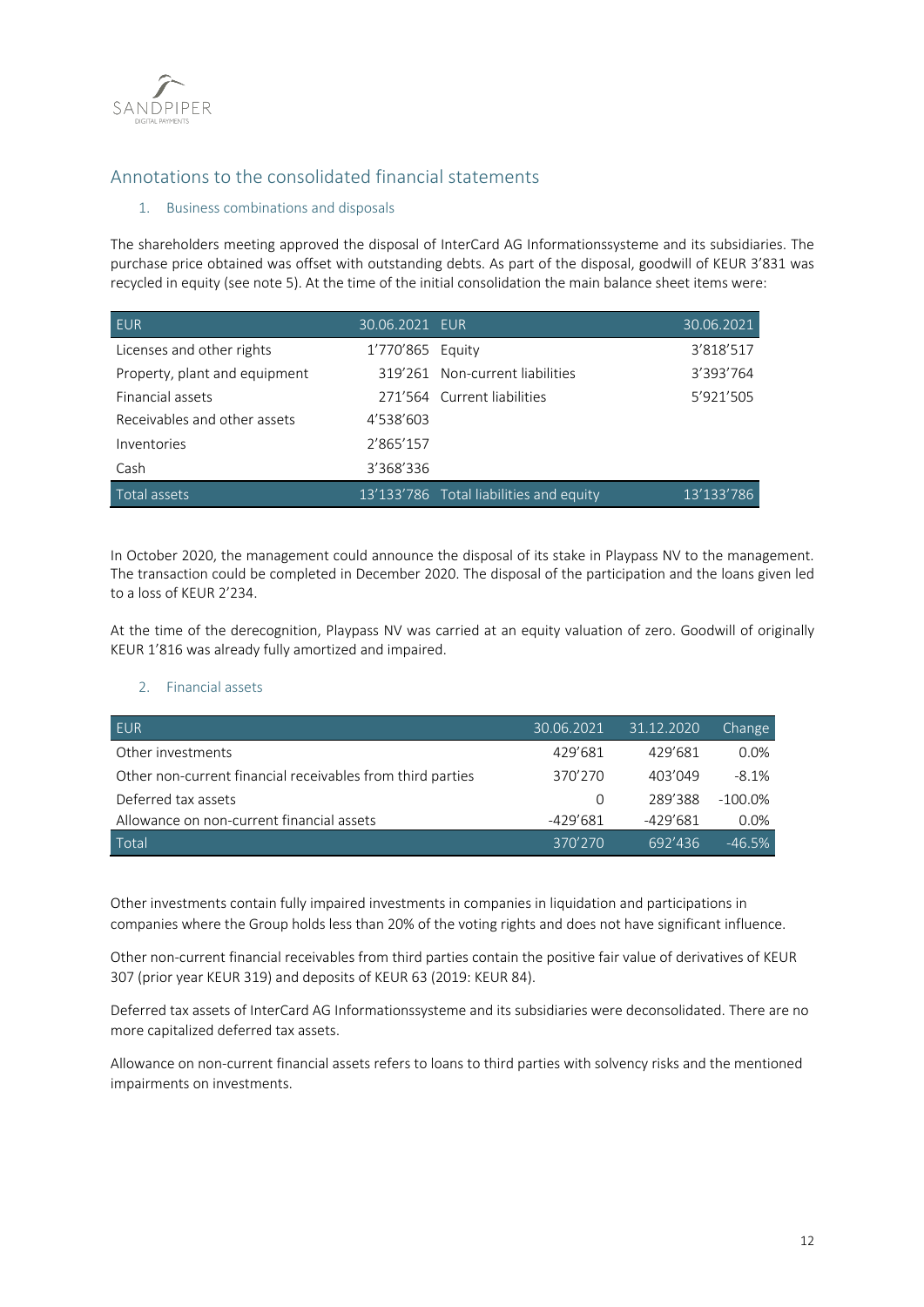

# 3. Property, plant and equipment

| <b>EUR</b>                                        | Land and buildings | <b>Technical</b><br>equipment and<br>machinery | Other fixed assets | <b>Total</b> |
|---------------------------------------------------|--------------------|------------------------------------------------|--------------------|--------------|
| Historical cost 31.12.2019 /<br>1.1.2020          | 333'644            | 452'110                                        | 789'642            | 1'575'396    |
| Additions                                         | $\Omega$           | 81'396                                         | 129'030            | 210'425      |
| Disposals                                         | $\Omega$           | $-45'367$                                      | $-377'718$         | $-423'085$   |
| Reclassifications                                 | $\Omega$           | $-144'258$                                     | 144'258            | 0            |
| <b>Translation differences</b>                    | 2'103              | 1'521                                          | 2'468              | 6'092        |
| Historical cost 31.12.2020                        | 335'747            | 345'402                                        | 687'680            | 1'368'828    |
| Additions                                         | $\overline{0}$     | 26'468                                         | 34'746             | 61'214       |
| Disposals                                         | $\Omega$           | $\Omega$                                       | $-2'896$           | $-2'896$     |
| Change in scope of consolidation                  | $\Omega$           | $-40'959$                                      | $-762'264$         | $-803'223$   |
| <b>Translation differences</b>                    | $-9'030$           | $-8'121$                                       | $-1'180$           | $-18'332$    |
| Historical cost 30.06.2021                        | 326'717            | 322'789                                        | $-43'914$          | 605'592      |
| Accumulated depreciation<br>31.12.2019 / 1.1.2020 | $-208'524$         | $-372'131$                                     | $-476'151$         | $-1'056'806$ |
| Annual depreciation                               | $-21'484$          | $-47'551$                                      | $-151'329$         | $-220'364$   |
| Disposals                                         | $\Omega$           | 45'366                                         | 377'719            | 423'085      |
| Reclassifications                                 | $\Omega$           | 84'220                                         | $-84'220$          | 0            |
| <b>Translation differences</b>                    | $-1'124$           | $-990$                                         | $-680$             | $-2'794$     |
| Accumulated depreciation<br>31.12.2020            | $-231'132$         | $-291'086$                                     | $-334'661$         | -856'879     |
| Annual depreciation                               | $-16'216$          | $-15'813$                                      | $-70'774$          | $-102'802$   |
| Disposals                                         | $\mathbf{O}$       | $\Omega$                                       | 1'419              | 1'419        |
| Change in scope of consolidation                  | $\Omega$           | 43'639                                         | 446'989            | 490'628      |
| <b>Translation differences</b>                    | 6'216              | 6'578                                          | 941                | 13'735       |
| Accumulated depreciation<br>30.06.2021            | $-241'131$         | $-256'682$                                     | 43'914             | -453'899     |
| Net book value 31.12.2019                         | 125'120            | 79'979                                         | 313'491            | 518'590      |
| Net book value 31.12.2020                         | 104'615            | 54'316                                         | 353'018            | 511'950      |
| Net book value 30.06.2021                         | 85'586             | 66'107                                         | $\overline{0}$     | 151'693      |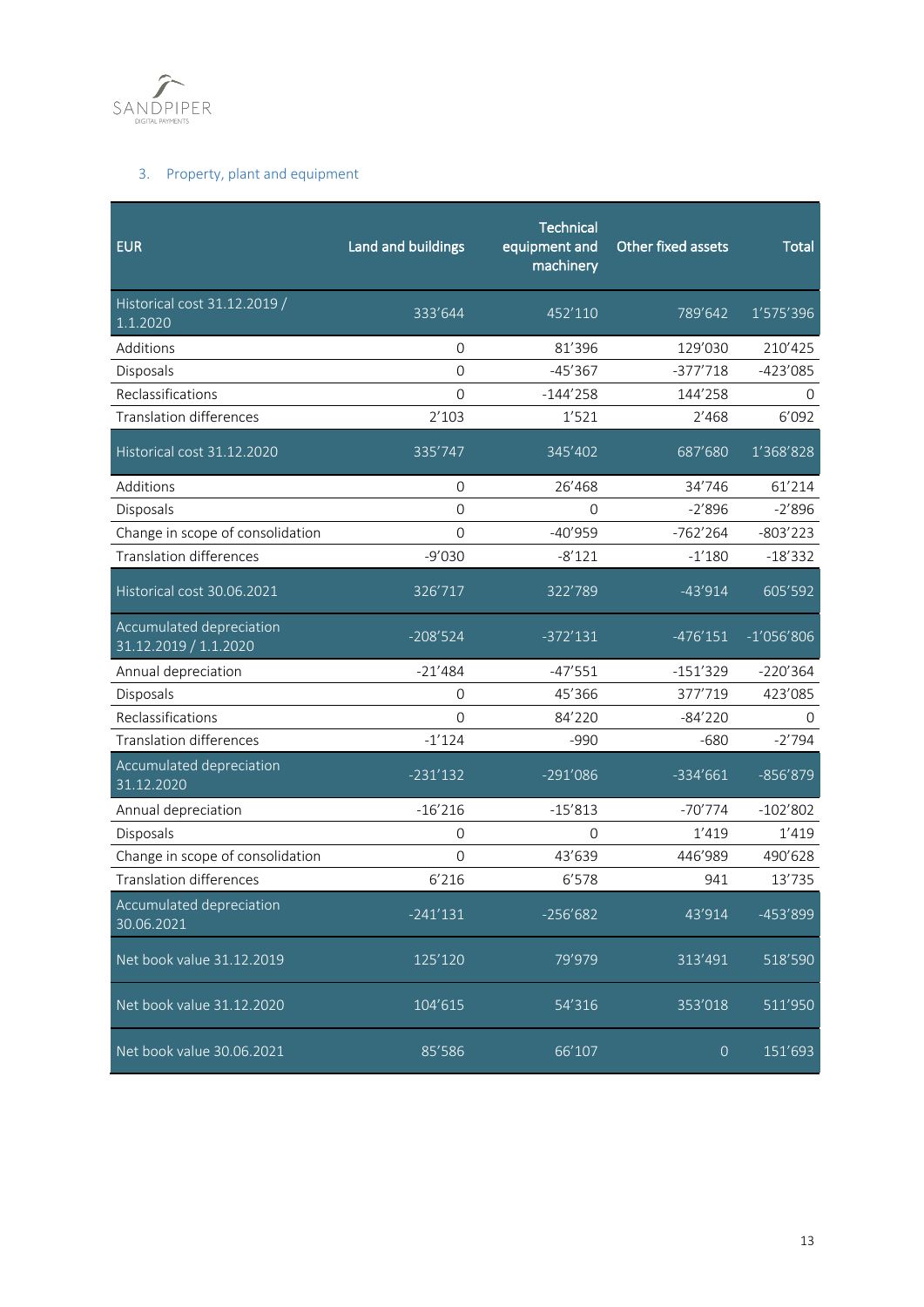

# 4. Intangible Assets

| <b>EUR</b>                                     | Licenses       | Development<br>Costs | <b>Total</b> |
|------------------------------------------------|----------------|----------------------|--------------|
| Historical cost 31.12.2019 / 1.1.2020          | 1'565'278      | 4'632'041            | 6'197'319    |
| Additions                                      | 11'427         | 370'669              | 382'097      |
| Disposals                                      | $-50'728$      | $\Omega$             | $-50'728$    |
| <b>Translation differences</b>                 | 12             | 21'634               | 21'646       |
| Historical cost 31.12.2020                     | 1'525'990      | 5'024'345            | 6'550'335    |
| Change in scope of consolidation               | $-1'526'724$   | $-2'153'624$         | $-3'680'348$ |
| Additions                                      | 775            | 182'562              | 183'337      |
| Disposals                                      | 0              | -476'829             | $-476'829$   |
| <b>Translation differences</b>                 | $-41$          | $-90'483$            | $-90'525$    |
| Historical cost 30.06.2021                     | $\Omega$       | 2'485'970            | 2'485'970    |
| Accumulated amortization 31.12.2019 / 1.1.2020 | $-1'052'313$   | $-1'964'395$         | $-3'016'708$ |
| Annual amortization                            | -232'825       | -734'028             | -966'853     |
| Amortization on disposals                      | 50'725         | $\Omega$             | 50'725       |
| <b>Translation differences</b>                 | $\overline{2}$ | $-5'057$             | $-5'055$     |
| Accumulated amortization 31.12.2020            | $-1'234'412$   | $-2'703'479$         | -3'937'891   |
| Change in scope of consolidation               | 1'347'071      | 562'412              | 1'909'483    |
| Annual amortization                            | $-112'676$     | $-318'188$           | -430'864     |
| Amortization on disposals                      | 0              | 477'307              | 477'307      |
| <b>Translation differences</b>                 | 17             | 53'942               | 53'959       |
| Accumulated amortization 30.06.2021            | $\overline{0}$ | $-1'928'006$         | $-1'928'006$ |
| Net book value 31.12.2019                      | 512'965        | 2'667'646            | 3'180'611    |
| Net book value 31.12.2020                      | 291'578        | 2'320'865            | 2'612'444    |
| Net book value 30.06.2021                      | $\Omega$       | 557'964              | 557'964      |

The goodwill resulting from acquisitions is recognized directly in the Group's equity. The notes to the financial statements disclose the effects that a theoretical capitalization and amortization of the acquired goodwill would have (see note 5).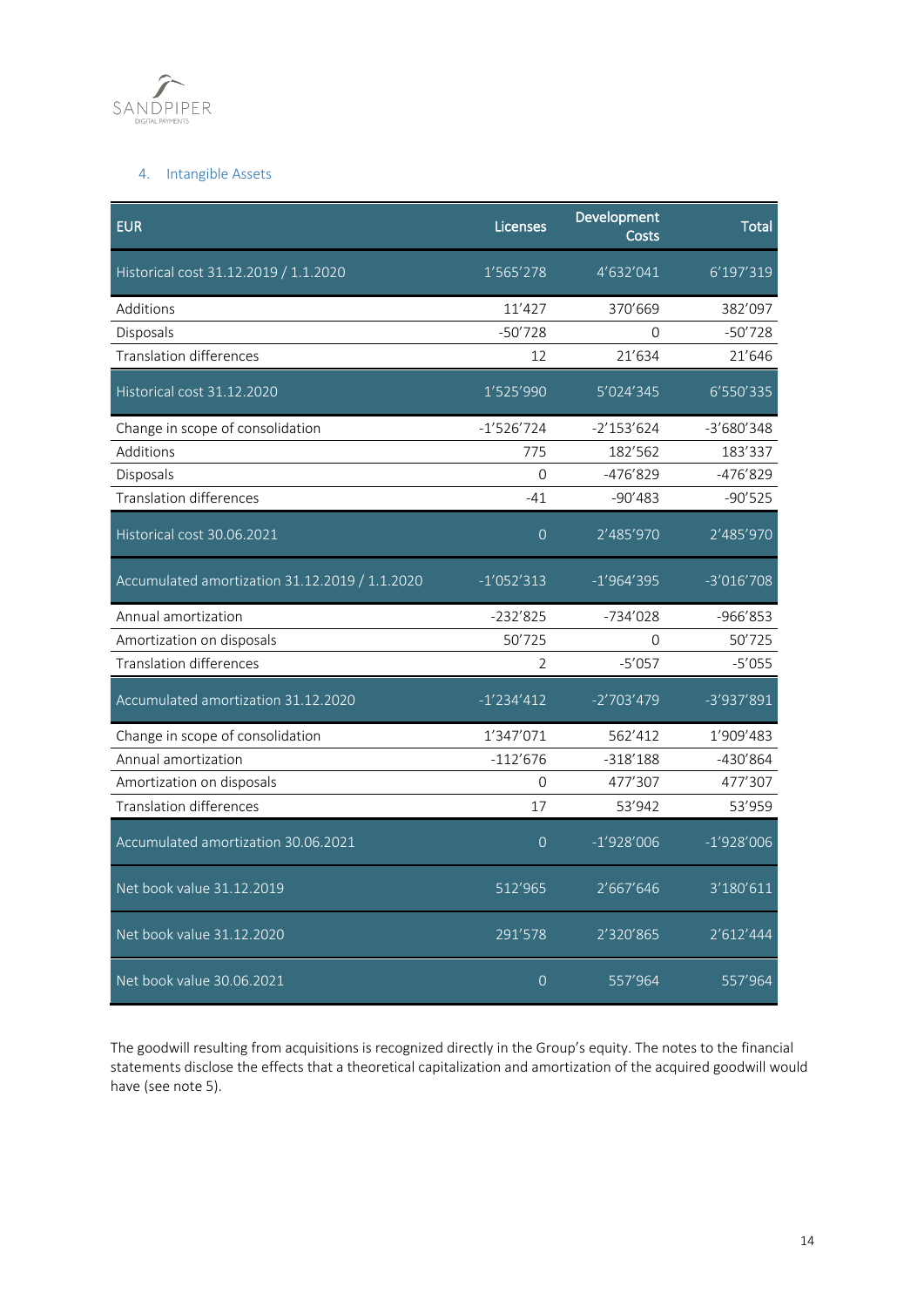

## 5. Goodwill accounting

Goodwill is recognized in equity at the time of purchase of a subsidiary or an investment in an associated company. The theoretical capitalization of goodwill, based on a useful life up to 5 years, would have the following impact:

| <b>Balance sheet in EUR</b>                     | 30.06.2021   | 31.12.2020   |
|-------------------------------------------------|--------------|--------------|
| Reported equity including minority shareholders | 468'122      | $-2'383'702$ |
| Equity financing                                | n/a          | n/a          |
|                                                 |              |              |
| Historical cost goodwill                        |              |              |
| At the beginning of the financial year          | 3'831'388    | 9'117'847    |
| Additions                                       | 0            | 0            |
| Disposals (recycled in equity)                  | $-3'831'388$ | $-1'815'602$ |
| Derecognition                                   | 0            | $-3'470'857$ |
| At the end of the financial year                | 0            | 3'831'388    |
|                                                 |              |              |
| Accumulated amortization                        |              |              |
| At the beginning of the financial year          | 3'350'448    | 7'035'978    |
| Additions                                       | 252'047      | 1'333'840    |
| Impairments                                     | 0            | 267'090      |
| <b>Disposals</b>                                | $-3'602'496$ | $-1'815'602$ |
| Derecognition                                   | 0            | $-3'470'857$ |
| At the end of the financial year                | 0            | 3'350'448    |
|                                                 |              |              |

| Theoretical net book value of goodwill                          | $\cap$   | 480'940    |
|-----------------------------------------------------------------|----------|------------|
| Theoretical equity including minority shareholders and goodwill | 468'122  | -1'902'762 |
| Theoretical equity financing                                    | $12.2\%$ | $-12.3\%$  |

Impact of the theoretical amortization of goodwill on net income:

| Income statement in EUR                   | 01.01.2021<br>30.06.2021 | 01.01.2020<br>30.06.2020 |
|-------------------------------------------|--------------------------|--------------------------|
| Reported net income                       | 755'899                  | $-113'567$               |
| Disposals (recycled in equity)            | 3'831'388                |                          |
| Theoretical amortization of goodwill      | $-252'047$               | $-1'153'454$             |
| Net income after amortization of goodwill | 4'335'240                | $-1'267'021$             |

Goodwill of InterCard Group and Polyright SA were further amortized. With the disposal of InterCard Group (including Polyright SA) the original goodwill of KEUR 3'831 was recycled in equity. After this disposal all goodwill is amortized or derecognized.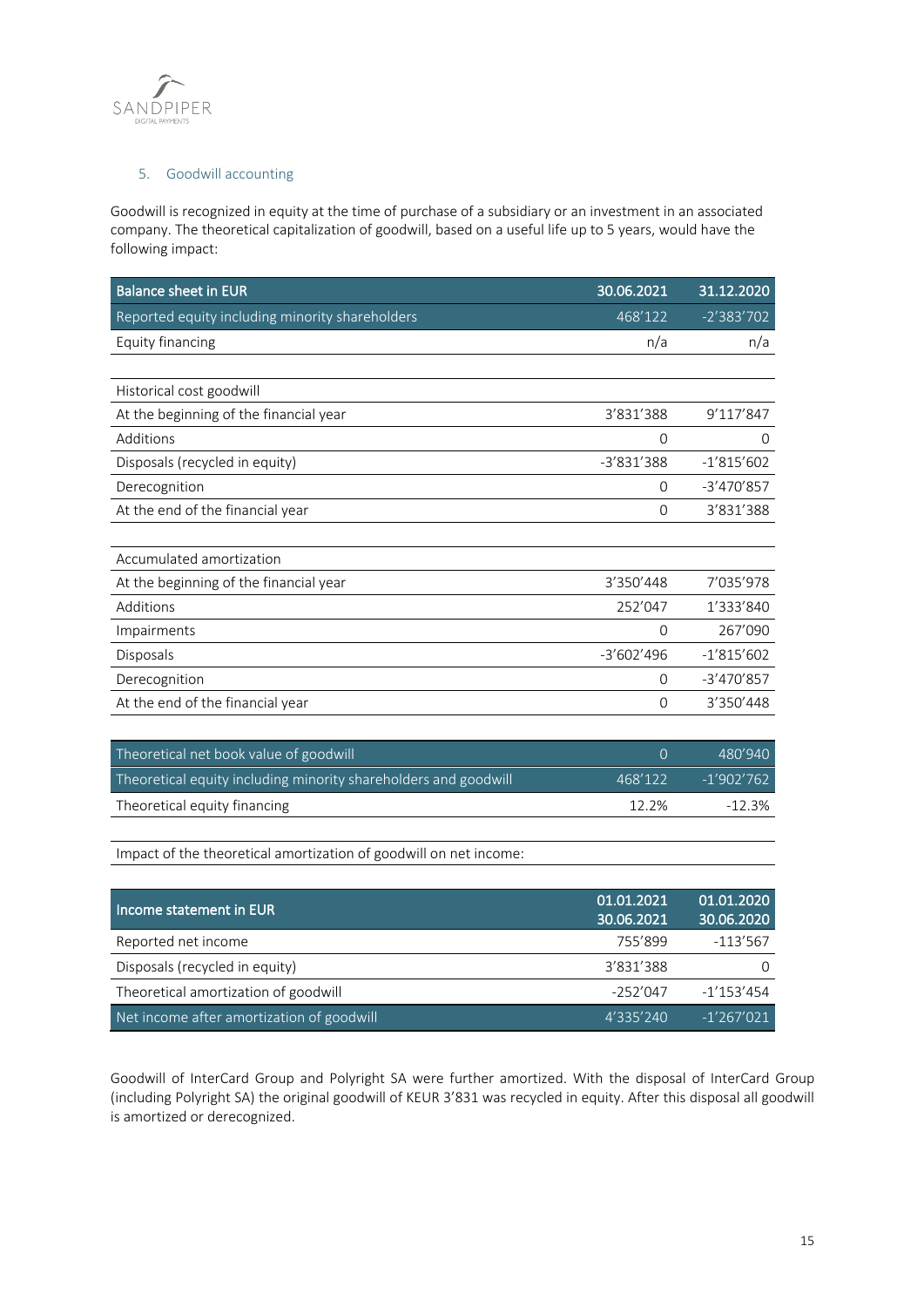

In prior year the disposal of Playpass NV led to an impairment of the residual book value of KEUR 267. Further the original goodwill amount of KEUR 1'816 was recycled.

### 6. Financial debts

| <b>EUR</b>                          |        | $130.06.2021 - 31.12.2020$ | Change     |
|-------------------------------------|--------|----------------------------|------------|
| Bank debts                          |        | 126'126 1'308'383          | $-90.4\%$  |
| Loans from related parties          | $\cap$ | 6'169'564                  | $-100.0\%$ |
| Total current financial liabilities |        | 126'126 7'477'947          | $-98.3\%$  |

| <b>EUR</b>                        |           | $130.06.2021$ 31.12.2020 | Change     |
|-----------------------------------|-----------|--------------------------|------------|
| Loans from related parties        | 398'198   | 409'204                  | $-2.7%$    |
| Loans from banks                  | 189'189   | 1'832'952                | $-89.7%$   |
| Covid-19 loans                    | 450'450   | 947'162                  | $-52.4%$   |
| Other financial liabilities       | $\Omega$  | 421'608                  | $-100.0\%$ |
| Total non-current financial debts | 1'037'837 | 3'610'926                | $-71.3%$   |

Financial debts significantly decreased due to offsetting with InterCard AG Informationssysteme shares. Not only the debts of InterCard Group were deconsolidated, but also the consideration received could be used to significantly reduce SANDPIPER's debt.

For the duration of the utilisation of the COVID 19 loan, Ergonomics AG may not distribute any dividends and may not make any repayments of capital contributions. In addition, there are further restrictions concerning the granting and redemption of loans to Group companies.

# 7. Segment information

Net revenue in the operating segments (in EUR):

| 01.01.2021<br>30.06.2021 | Sport &<br>Events | Campus &<br>Corporate | Security &<br><b>Services</b> | <b>Investing</b><br>activities | Elimination | Total      |
|--------------------------|-------------------|-----------------------|-------------------------------|--------------------------------|-------------|------------|
|                          |                   |                       |                               |                                |             |            |
| Third parties            | $\Omega$          | 10'423'202            | 2'596'317                     | 0                              | $\Omega$    | 13'019'519 |
| Group                    | $\Omega$          | $\Omega$              | 46'216                        | $\Omega$                       | $-46'216$   | O          |
| Net Sales                | $\Omega$          | 10'423'202            | 2'642'534                     | 0                              | $-46'216$   | 13'019'519 |
| Net income               | 0                 | 194'396               | 105'768                       | 455'735                        | $\Omega$    | 755'899    |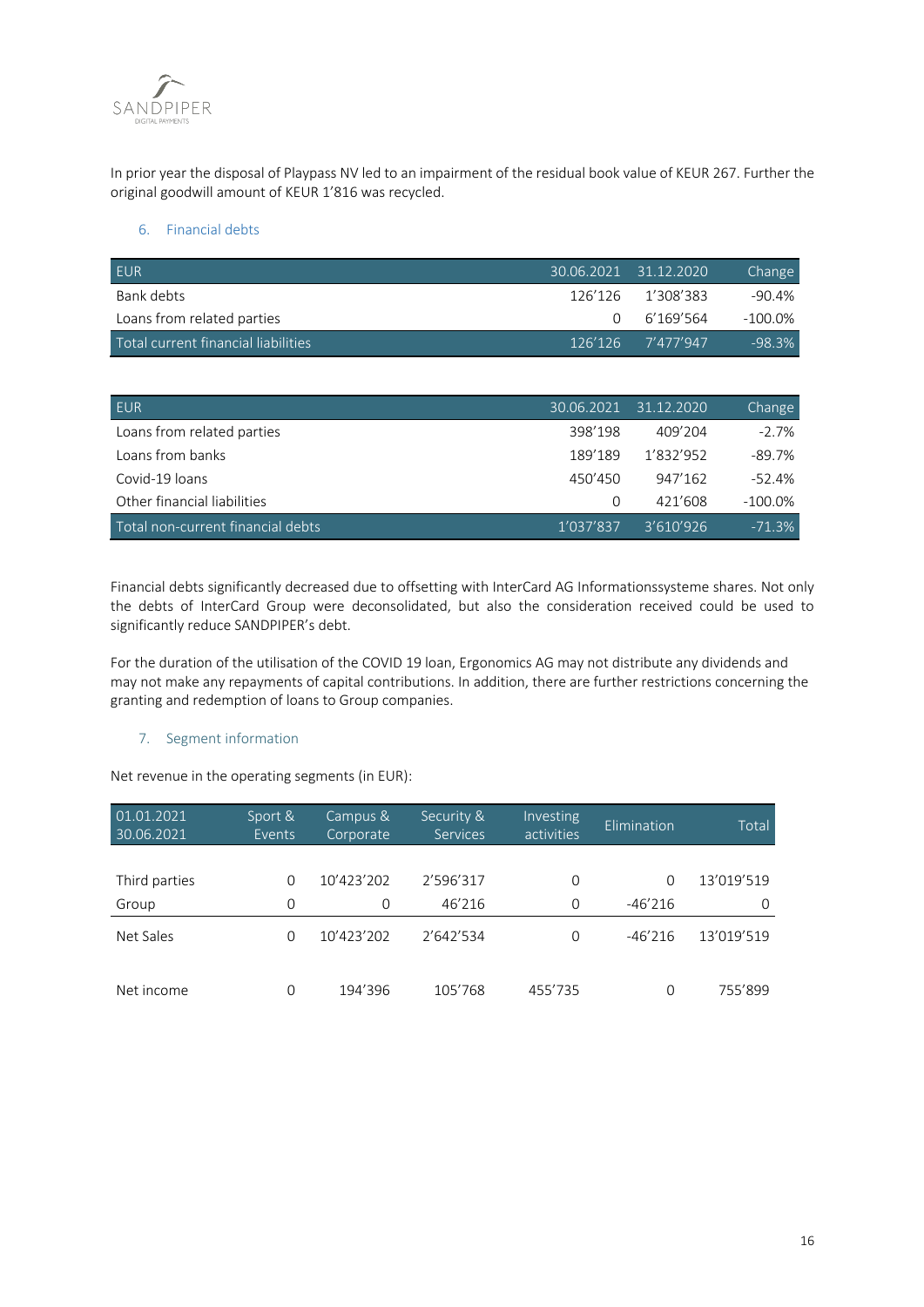

| 01.01.2020<br>30.06.2020 | Sport &<br>Events | Campus &<br>Corporate | Security &<br><b>Services</b> | Investing<br>activities | Elimination | Total      |
|--------------------------|-------------------|-----------------------|-------------------------------|-------------------------|-------------|------------|
|                          |                   |                       |                               |                         |             |            |
| Third parties            | $\Omega$          | 9'200'208             | 4'804'054                     | 0                       | O           | 14'004'262 |
| Group                    | $\Omega$          | 0                     | 58'091                        | $\Omega$                | $-58'091$   | O          |
| Net Sales                | $\Omega$          | 9'200'208             | 4'862'145                     | $\Omega$                | $-58'091$   | 14'004'262 |
| Net income               | 0                 | 420'971               | $-229'939$                    | $-304'599$              | Ω           | $-113'567$ |

Net revenue in the regional markets:

| <b>EUR</b>     | 01.01.2021 | 01.01.2020 |          |
|----------------|------------|------------|----------|
|                | 30.06.2021 | 30.06.2020 | Change   |
| Switzerland    | 4'527'423  | 2'513'759  | 80.1%    |
| Germany        | 8'497'090  | 11'456'930 | $-25.8%$ |
| United Kingdom | 30'897     | $\Omega$   | 100.0%   |
| Other          | 10'325     | 91'664     | $-88.7%$ |
| Eliminations   | $-46'216$  | $-58'091$  | $-20.4%$ |
| Total          | 13'019'519 | 14'004'262 | $-7.0%$  |

Revenues decreased due to the pandemic related lock-downs and closed universities.

# 8. Earnings per share

Basic earnings per share

| <b>FUR</b>                                           | $01.01.2021$ $01.01.2020$ |                         |
|------------------------------------------------------|---------------------------|-------------------------|
|                                                      | 31.06.2021                | 31.06.2020              |
| Net income attributable to shareholders of SANDPIPER | 604'690                   | $-446'312$              |
| Number of shares outstanding                         |                           | 208'325'028 208'325'028 |
| Basic earnings per share                             | n nn                      | $0.00 -$                |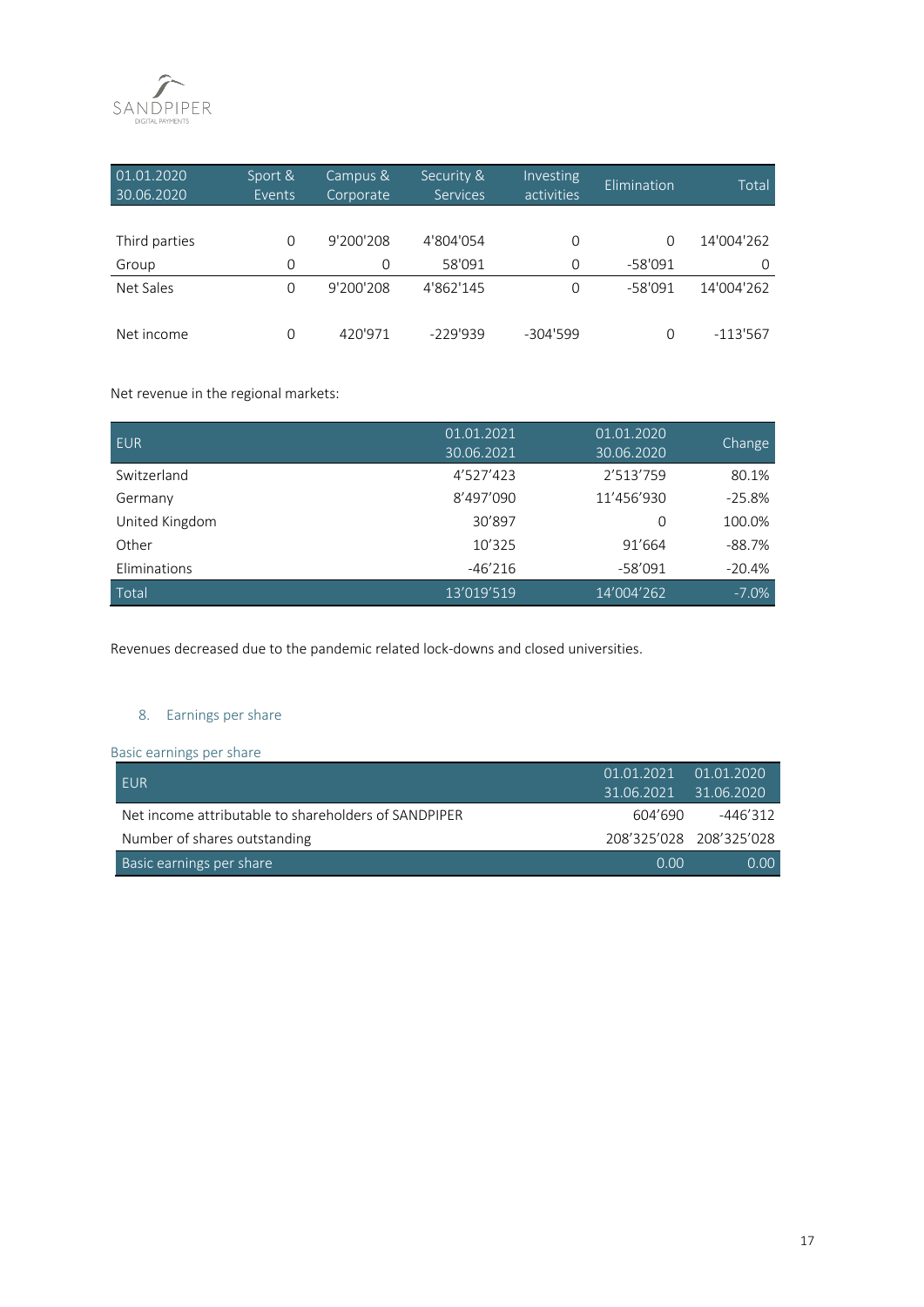

## Diluted earnings per share

| <b>EUR</b>                                           | 01.01.2021<br>31.06.2021 | 01.01.2020<br>31.06.2020 |
|------------------------------------------------------|--------------------------|--------------------------|
| Net income attributable to shareholders of SANDPIPER | 604'690                  | $-446'312$               |
| Interest on convertible loans                        | 0                        | 0                        |
| Adjusted net income                                  | 604'690                  | $-446'312$               |
|                                                      |                          |                          |
| <b>EUR</b>                                           |                          |                          |
|                                                      | 30.06.2021               | 30.06.2020               |
| Number of shares issued                              | 211'695'028              | 211'695'028              |
| Treasury shares                                      | $-3'370'000$             | $-3'370'000$             |
| Potential number of shares from convertible loans    | $\Omega$                 | $\Omega$                 |
| Potential number of shares outstanding               | 208'325'028              | 208'325'028              |
|                                                      |                          |                          |

## 9. Treasury shares

During 2020 and in 2021 no treasury shares were traded. SANDPIPER still holds 3'370'000 shares at a valuation of EUR 448'731.

## 10. Events after the balance sheet date

There were no other subsequent events with effect on the financial statements as per 30 June 2021.

The interim financial statements as per 30 June 2021 were approved by the board of directors on 27 August 2021.